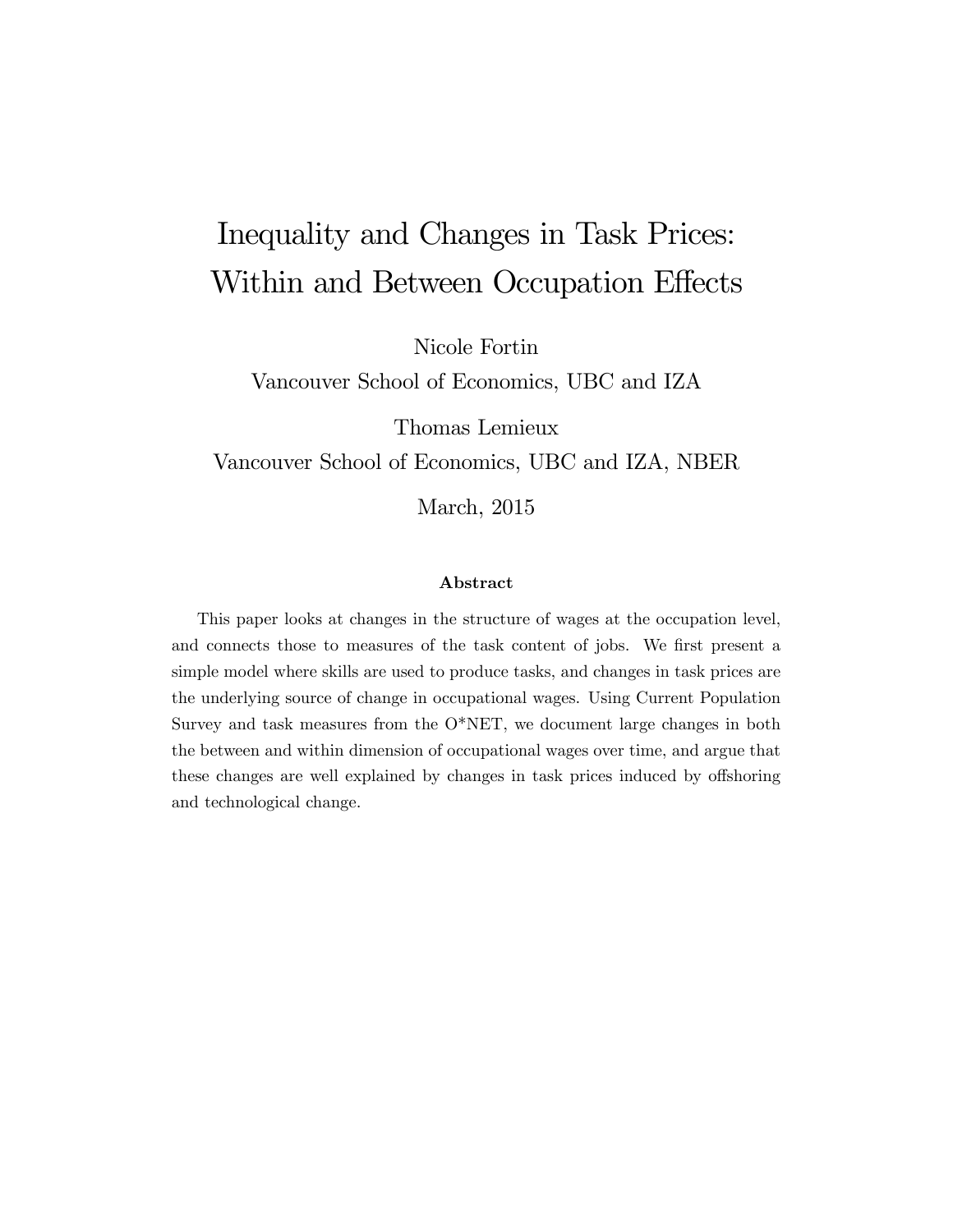### 1 Introduction

Until about a decade ago, most studies on changes in inequality and the wage structure had focused on explanations such as changes in the return to traditional measure of skills like education and experience (e.g. Katz and Murphy, 1992) or institutions (e.g. DiNardo, Fortin, and Lemieux, 1996). The role of industrial change due to de-industrialisation and foreign competition was also explored in some of the early studies such as Murphy and Welch (1991), Bound and Johnson (1992), and Freeman (1995). Until recently, however, little attention had been paid to the potential role of occupations in changes in wage inequality.

This situation has changed dramatically in recent years. Starting with the highly influential work of Autor, Levy and Murnane (2003), the literature has paid increasingly more attention to the role of tasks and occupations in changes in the wage structure. There is now a growing body of work recently summarized by Acemoglu and Autor (2011) that goes beyond the standard model of skills and wages to formally incorporate the role of tasks and occupations in changes in the wage distribution. Despite this recent work, however, there is still limited work trying to look explicitly at how changes in returns to tasks or occupations have contributed to changes in the overall wage structure. The main contribution of this paper is to help close this gap by documenting how the occupational wage structure have changed over time, and how this is connected to measures of task content in these occupations.

The paper is organized as follows. In Section 2, we present a simple model where returns to a variety of skills are different in different occupations. This model provides a rationale for connecting the task content of occupations with wage setting in these occupations. In Section 3 we introduce measures of task content computed from the O\*Net data, and explain how we link those to various sources of change in task prices, such as technological change and offshoring. Section 4 documents changes in the level and dispersion of wages across occupations, and looks at how these changes are connected to our measures of the task content of jobs. We conclude in Section 5.

### 2 Wage Setting in Occupations

This section relies heavily on Firpo, Fortin, and Lemieux (2013) who use a similar model to perform an exhaustive decomposition of changes in the wage structure between the late 1970s and recent years. They focus on the contribution of occupational tasks, as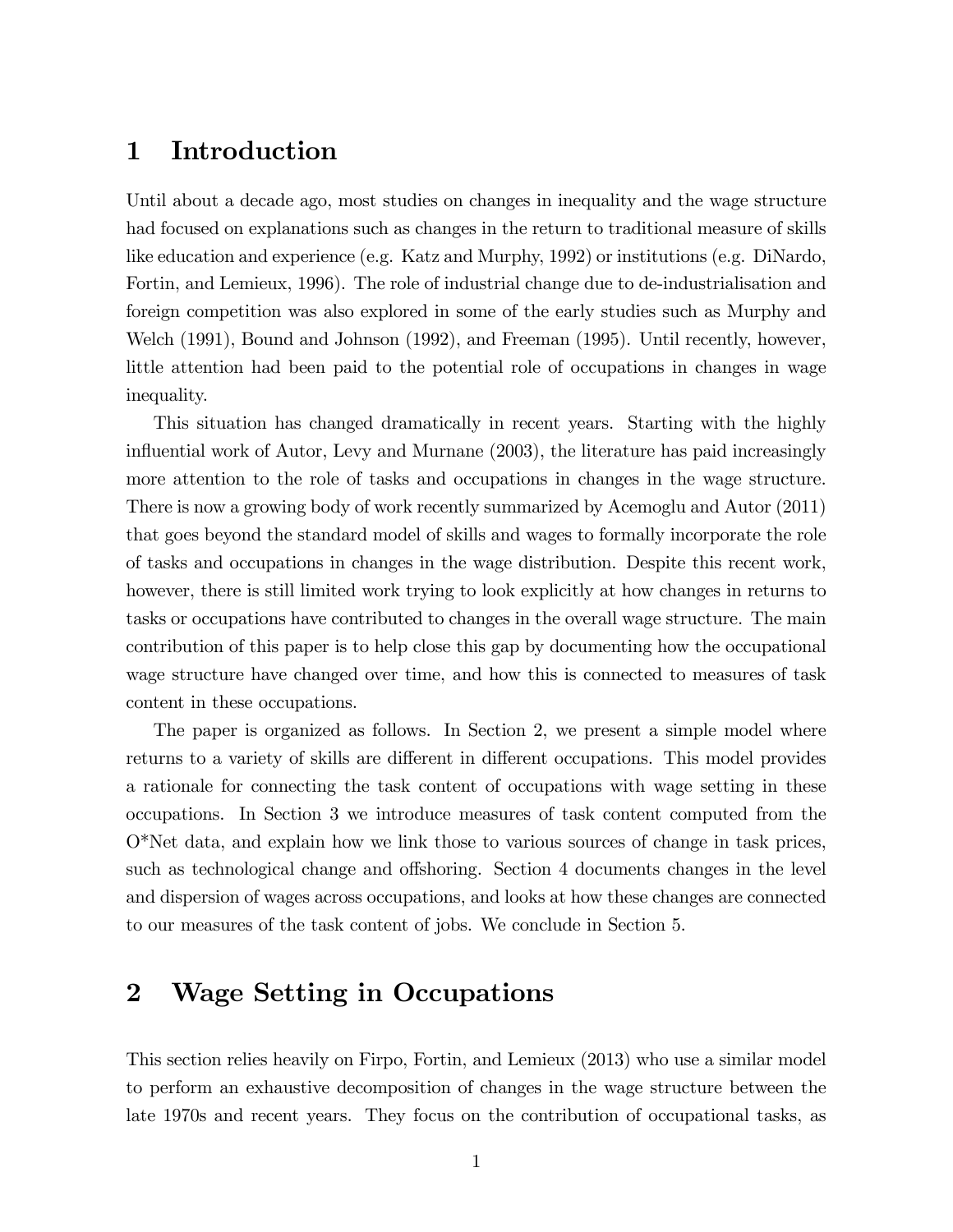measured using the O\*NET data, in the overall changes in wage inequality. In Firpo, Fortin, and Lemieux (2013), the key mechanism involved is that changes in task prices affect the whole pricing structure for each occupation, which then contributes to changes in wage inequality. Their decomposition approach allows them to aggregate the impact of all these changes in occupation pricing on the overall wage distribution. In this paper, we instead focus on the implicit first step in this approach, i.e. the effect of changes in task prices on the occupational wage structure.

To fix ideas, it is useful to remember that, until recently, most of the wage inequality literature has followed a traditional Mincerian approach where wages are solely determined on the basis of (observed and unobserved) skills. Equilibrium skill prices depend on supply and demand factors that shape the evolution of the wage structure over time. Underlying changes in demand linked to factors like technological change and offshoring can certainly have an impact on the allocation of labor across industry and occupations, but ultimately wage changes are only linked to changes in the pricing of skills. Acemoglu and Autor  $(2011)$  refer to this approach as the "canonical model" that has been used in many influential studies, such as Katz and Murphy (1992).

There is increasing evidence that the canonical model does not provide a satisfactory explanation for several important features of the evolution of the wage structure observed over the last few decades. This is discussed in detail in Acemoglu and Autor (2011) who mention, among other things, two important shortcomings of the canonical model. First, it cannot account for differential changes in inequality in different parts of the distribution, such as the "polarization" of the wage distribution of the 1990s illustrated in Figure 1. Second, the model does not provide insight on the contribution of occupations to changes in the wage structure because it does not draw any distinction between "skills" and "tasks". Acemoglu and Autor  $(2011)$  address these shortcomings by proposing a Ricardian model of the labor market where workers use their skills to produce tasks, and get systematically allocated to occupations (i.e. tasks) on the basis of comparative advantage.<sup>1</sup>

We closely follow Acemoglu and Autor (2011) in the way we introduce the distinction between skills and tasks in our wage setting model. Unlike Acemoglu and Autor (2011), however, we do not attempt to solve the full model of skills, tasks, and wages by modelling how workers choose occupations, and how supply and demand shocks affect wages in general equilibrium. One advantage of our partial equilibrium approach is that we donít

<sup>&</sup>lt;sup>1</sup>Note that since different tasks are being performed in different occupations, we can think of these two concepts interchangeably.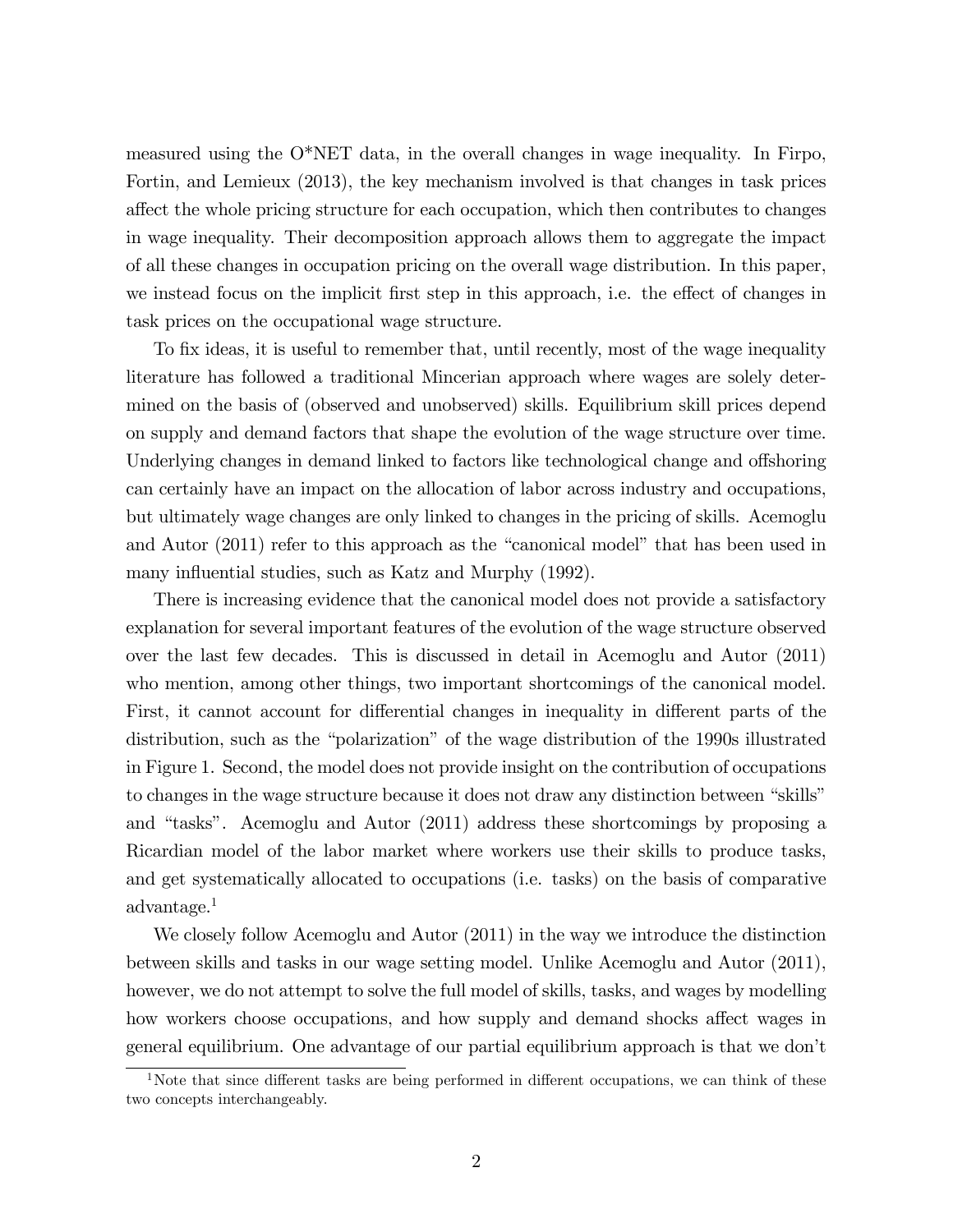have to impose restrictive assumptions to help solve the model. For instance, Acemoglu and Autor (2011) have to work with only three skill groups (but many occupations/tasks) to get interesting predictions out of their model. As a result, the law of one price holds within each skill group in the sense that wages are equalized across occupations, conditional on skill. This is a strong prediction that is not supported in the data, and that we can relax by allowing for a large number of skill categories.<sup>2</sup> This limits our ability to solve the model in general equilibrium, which is beyond the scope of this paper. Yet, the fact that workers systematically sort into different occupations/tasks on the basis of their skills has potentially important implications for the interpretation of our results. We discuss these issues in more detail at the end of this section.

Like Acemoglu and Autor  $(2011)$ , we assume that an occupation j involves producing a task or occupation-specific output  $Y_j$  which is one input in the firm's production function. But instead of just working with three skill types, we assume that workers are characterized by a k-dimension set of skills  $S_i = [S_{i1}, S_{i2}, ..., S_{iK}]$ . Some of these skills (like education and experience) are observed by the econometrician, others (like ability and motivation) are not. The amount of occupation-specific task  $Y_{ij}$  produced by worker  $i$  in occupation  $j$  is assumed to linearly depend on skill:

$$
Y_{ij} = \sum_{k=1}^{K} \alpha_{jk} S_{ik},\tag{1}
$$

where the productivity of skills  $\alpha_{jk}$  are specific to occupation j. Firms then combine tasks to produce final goods and services according to the production function  $Q = F(Y_1, ..., Y_J)$ where  $Y_j$  (for  $j = 1, ..., J$ ) is the total amount of (occupation-specific) tasks produced by all workers i allocated to occupation  $j$ <sup>3</sup>

Under the assumption that wages are set competitively, workers are paid for the value of tasks they produce. Worker i who produces  $Y_{ij}$  units of occupation-specific task j is thus paid a wage of  $p_{jt}Y_{ij}$ , where  $p_{jt}$  is the market price of each unit of task  $Y_{ij}$  produced at time t. We also allow wages to depend on year and occupation specific factors  $\delta_t$  and  $c_j$ , where  $\delta_t$  could capture, for instance, general productivity shocks, while  $c_j$  could be thought as reflecting compensating wage differentials. In the empirical analysis, we also consider other factors  $Z_{it}$  such as institutions (e.g. union status) and discrimination (e.g.

<sup>2</sup>See, for instance, Heckman and Scheinkman (1987) and Gibbons et al. (2005) for evidence of occupational wage differences among workers with similar observed and unobserved productive characteristics.

<sup>&</sup>lt;sup>3</sup>This specification is also closely related to the "skill-weights" approach of Lazear  $(2009)$  where different jobs require the use of different linear combinations of skills.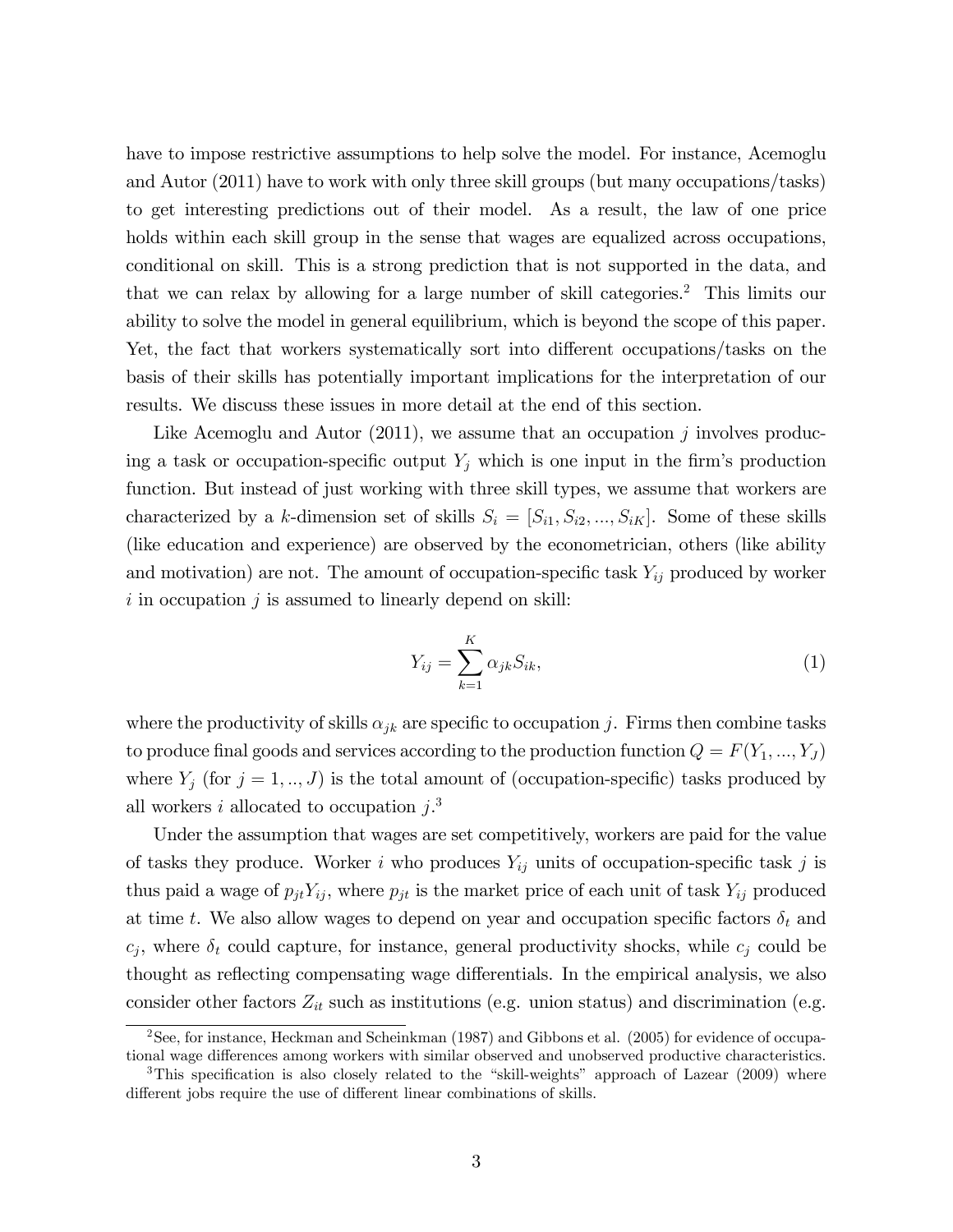race and gender) that affect wages in a way that is unrelated to task output. This yields the wage equation:

$$
w_{ijt} = \delta_t + Z_{it}\psi_t + c_j + p_{jt}Y_{ij} \equiv \delta_t + c_j + Z_{it}\psi_t + p_{jt}\sum_{k=1}^{K} \alpha_{jk}S_{ik}.
$$
 (2)

As in Acemoglu and Autor (2011), a critical assumption embedded into equation (2) is that the mapping of skills into tasks (the parameters  $\alpha_{jk}$  in the wage equation) does not change over time, while task prices  $p_{jt}$  are allowed to change over time. This means that, in this model, the effect of demand factors such as offshoring and technological change solely goes through changes in task prices. In this setting, technological change and offshoring provide a way for firms of producing the same tasks at a lower price. Take, for instance, the case of call center operators who use their skills to produce consumer service tasks (check customer accounts, provide information about products, etc.). When these tasks are simple, like providing one's balance on a credit card, the call center operators can be replaced by computers now that voice recognition technology is advanced enough. In the case of more complex tasks such as IT support, computers are not sophisticated enough to deal with customers but these tasks can now be offshored to lower paid workers in India. In these examples, the quantity of task produced by call center operators of a given skill level does not change, but the wage associated with these tasks changes in response to technological change and offshoring. At the limit, if the task price in an occupation becomes low enough the occupation will simply disappear, which is the way Acemoglu and Autor (2011) model the impact of "routine-biased" technological change.

In other cases the assumption that the mapping between skills and tasks is constant over time may be unrealistic. For instance, in highly technical or professional occupations where cognitive skills are important for producing tasks, advances in computing likely enable workers with a given set of skills to produce more tasks than they used to. In that setting, when wages increase for these workers, equation (2) would suggest that task prices have increased, while the underlying explanation may instead be productivity changes linked to changes in the  $\alpha_{jk}$ 's. Since  $p_{jt}$  and  $\alpha_{jk}$  enter multiplicatively in equation (2), it is not possible to empirically distinguish the impact of changes in these two factors. Ultimately, the product of  $p_{jt}$  and  $\alpha_{jk}$  is an occupation-specific return to skill at time t, and the main goal of the paper is to quantify the contribution of changes in the these occupation-speciÖc returns to skill on changes in the wage distribution, controlling for other factors usually considered in the inequality literature. For the sake of simplicity we interpret these changes in returns as changes in task prices, but acknowledge that they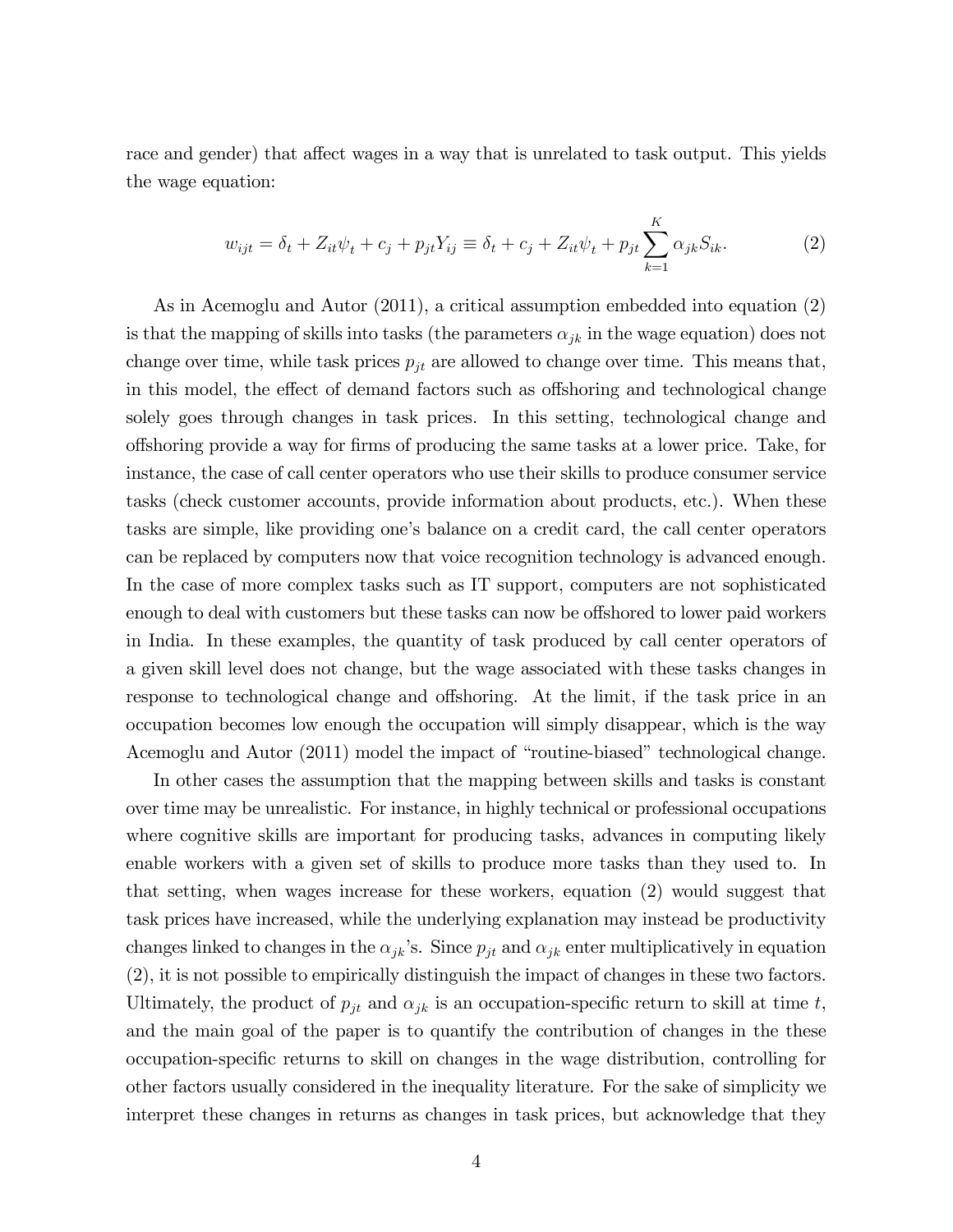could also reflect occupation-specific productivity effects.

When task prices are allowed to vary across occupations in a completely unrestricted way, it is difficult to interpret the contribution of changes in task prices to changes in inequality in an economically meaningful way. Following Yamaguchi (2012), we assume that task prices are systematically linked to a limited number of task content measures available in data sets like the Dictionary of Occupational Titles or the O\*NET. The idea is that two different occupations where the task content measure for, say, "routine work" is the same will be equally affected by "routine-biased" technological change. In the empirical part of the paper we use a set of five task content measures from the  $O^*NET$ that are described in detail in the next section. We use the following linear specification for task prices:

$$
p_{jt} = \pi_{0t} + \sum_{h=1}^{5} \pi_{ht} T_{jh} + \mu_{jt},
$$
\n(3)

where  $T_{jh}$  are the task content measures. These task content measures are assumed to be time invariant for two reasons. First, it has proven difficult to construct consistent measures of the task content of occupations over time because of data limitations (see, e.g., Autor, 2013). More importantly, we use the task content measures as an economically interpretable way of reducing the dimension of the occupational space. Results would be hard to interpret if the way in which task content characterized occupations was also changing over time.<sup>4</sup>

Since the  $T_{jh}$ 's do not change over time, changes in task prices  $p_{jt}$  are solely due to change in the parameters  $\pi$  in equation (3). These parameters can be interpreted as the returns to task content measures  $T_{jh}$  in the task pricing equations.

The effect of changes in  $\pi_{ht}$  on changes in the wage distribution are complex. To see this, consider the wage equation obtained by substituting equation (3) into (2):

$$
w_{ijt} = \delta_t + c_j + Z_{it}\psi_t + \left[\pi_{0t} + \sum_{h=1}^5 \pi_{ht}T_{jh} + \mu_{jt}\right] \sum_{k=1}^K \alpha_{jk}S_{ik}.
$$
 (4)

Since task prices and skills enter multiplicatively into the wage equation, a change in task prices linked to changes in the  $\pi_{ht}$  parameters has an impact on both the between- and

<sup>&</sup>lt;sup>4</sup>Note that Yamaguchi assumes that the parameters  $\alpha_{jk}$  are also functions of the task content variables  $T_{ih}$ , something we do not do since we would then need to be more specific about the way we introduce the K observed and unobserved skill components (corresponding of each parameter  $\alpha_{jk}$ ). More importantly, the question of whether or not the  $T_{ih}$ 's should be allowed to change over time in this setting is just a more structured way of thinking about the implications of possible changes in  $\alpha_{jk}$ , an issue that we have already discussed.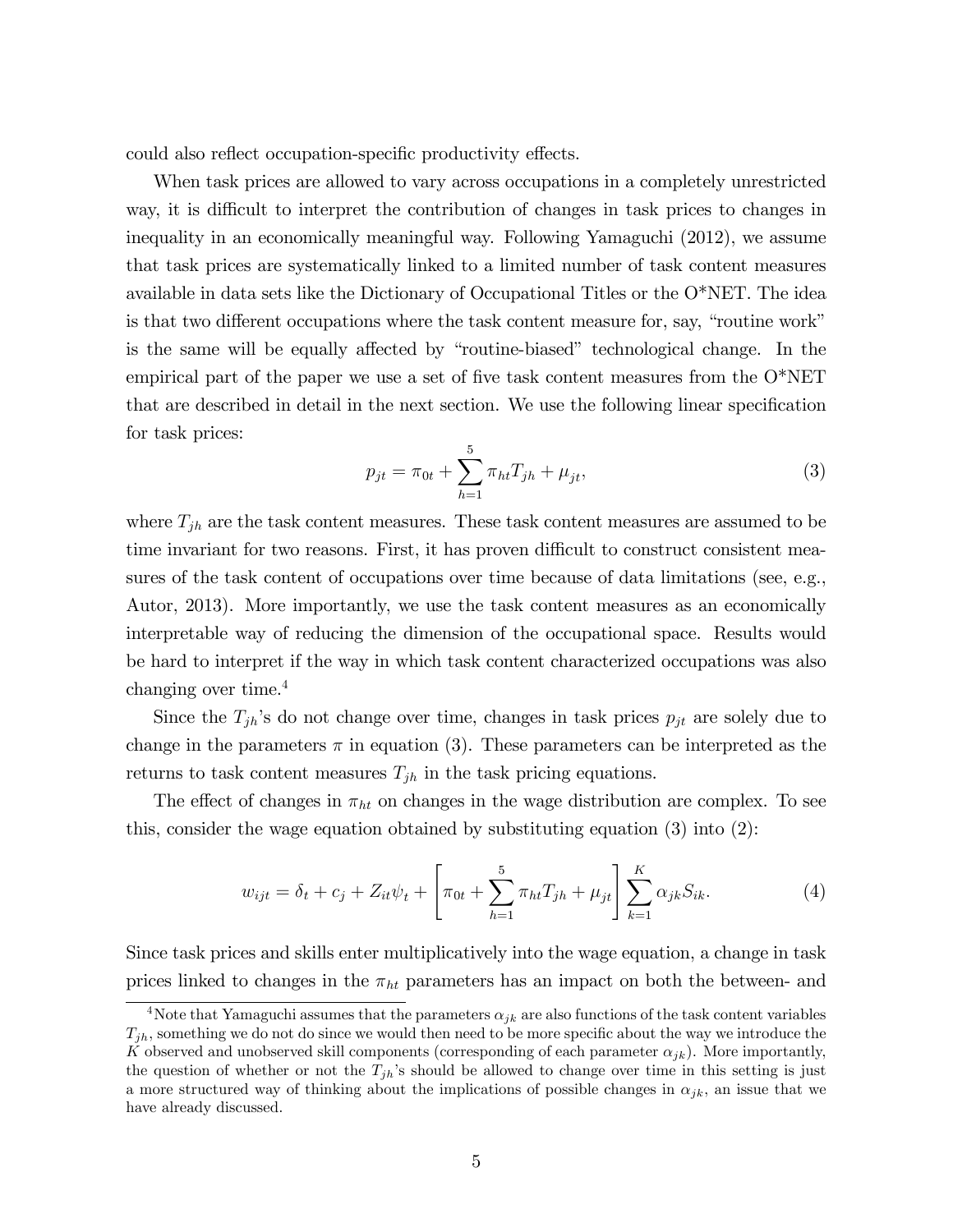within-group dimensions of inequality. For instance, even if the  $\alpha_{jk}$  parameters were the same in all tasks/occupations, changes in  $\pi_{ht}$  would increase wage dispersion between occupations as long as average skills (e.g. education, one of the elements of the skill vector  $S_i$ ) varied across occupations. Furthermore, since some dimensions of skills are unobserved, changes in  $\pi_{ht}$  also affect within-occupation inequality even after controlling for observable skills like education and experience.

Firpo, Fortin and Lemieux (2013) use this empirical model as a guide for carrying a full decomposition of overall changes in inequality. In this paper, we instead focus on the connection between the task content measures and changes in the between- and withinoccupation wage dispersion. This is motivated by the fact that there are large differences in the changes in the level and dispersion of wages across occupations. This is illustrated in Figure 2 in the case of men over the 1990s. The figure shows the change in wages by decile (as a function of base period wages) in three broad occupation groups: food workers, skilled production workers, and engineers. In some "middle-end" occupations like production workers, all wage deciles decline in real terms, while they tend to increase in other occupations at the top-end (e.g. engineers) or low-end (e.g. food workers) of the distribution. Furthermore, wage dispersion increases for engineers (top wage deciles increase more than lower wage deciles) while the opposite happens for food workers (production workers are more neutral in this regard).

The main objective of the paper is to look at the connection between these wage changes and measures of the task content of occupations. With this in mind, we next introduce our key measures of task content based on the O\*NET data.

### 3 Data

### 3.1 Occupational Measures of Technological Change and Offshoring Potential

Like many recent papers (Goos and Manning (2007), Goos, Manning and Salomons  $(2009)$ , Crino  $(2009)$ ) that study the task content of jobs, and in particular their offshorability potential, we use the  $O^*NET$  data to compute our measures of technological change and offshoring potential.<sup>5</sup> Our aim is to produce indexes for all 3-digit occupations available in the CPS, a feat that neither Jensen and Kletzer (2007) nor Blinder

 $5A$ vailable from National Center for O\*NET Development.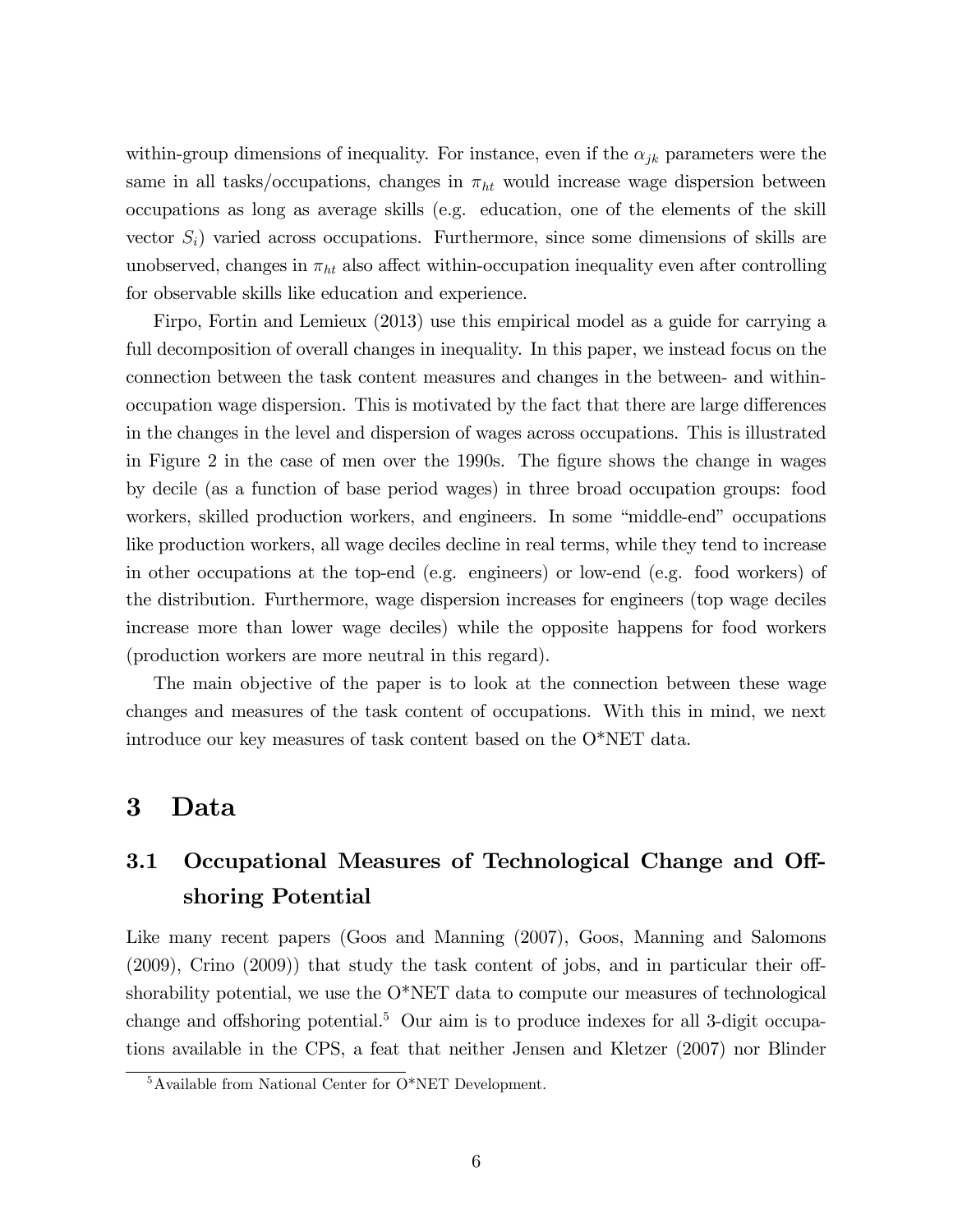$(2007)$  completed.<sup>6</sup> Our construction of an index of potential offshorability follows the pioneering work of Jensen and Kletzer (2007) [JK, thereafter] while incorporating some of the criticisms of Blinder (2007). The main concern of Blinder (2007) is the inability of the objective indexes to take into account two important criteria for non-offshorability: a) that a job needs to be performed at a specific U.S. location, and b) that the job requires face-to-face personal interactions with consumers. We thus pay particular attention to the "face-to-face" and "on-site" categories in the construction of our indexes.

In the spirit of Autor, Levy, and Murnane (2003), who used the Dictionary of Occupational Titles (DOT) to measure the routine vs. non-routine, and cognitive vs. noncognitive aspects of occupations, JK use the information available in the O\*NET, the successor of the DOT, to construct their measure. The O\*NET content model organize the job information into a structured system of six major categories: worker characteristics, worker requirements, experience requirements, occupational requirements, labor market characteristics, and occupation-specific information.

Like JK, we focus on the "occupational requirements" of occupations, but we add some "work context" measures to enrich the "generalized work activities" measures. JK consider eleven measures of "generalized work activities", subdivided into five categories: 1) on information content: getting information, processing information, analyzing data or information, documenting/recording information; 2) on internet-enabled: interacting with computers; 3) on face-to-face contact: assisting or caring for others, performing or working directly with the public, establishing or maintaining interpersonal relationships; 4) on the routine or creative nature of work: making decisions and solving problems, thinking creatively; 5) on the "on-site" nature of work: inspecting equipment, structures or material.

We also consider five similar categories, but include five basic elements in each of these categories. Our first category "Information Content" regroups JK categories 1) and 2). It identifies occupations with high information content that are likely to be affected by ICT technologies; they are also likely to be offshored if there are no mitigating factor.<sup>7</sup> Appendix Figure 1 shows that average occupational wages in 2000-02 increase steadily with the information content. Our second category "Automation" is constructed using some work context measures to reflect the degree of potential automation of jobs

 $6B$ linder (2007) did not compute his index for Category IV occupations (533 occupations out of 817), that are deemed impossible to offshore. Although, Jensen and Kletzer (2007) report their index for 457 occupations, it is not available for many blue-collar occupations (occupations SOC 439199 and up).

<sup>7</sup>Appendix Table 1 lists the exact reference number of the generalized work actitivies and work context items that make up the indexes.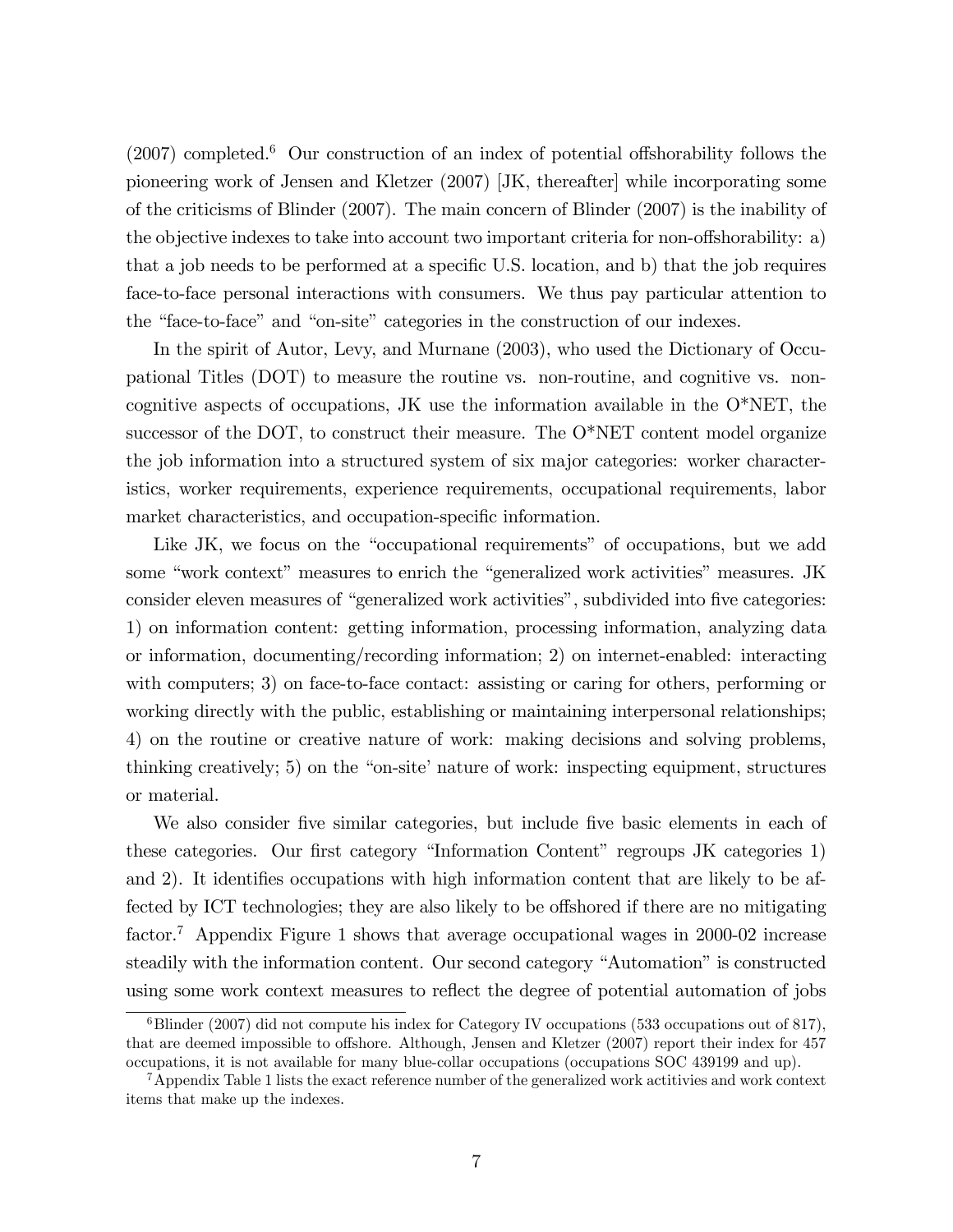and is similar in spirit to the manual routine index of Autor et al. (2003). The work context elements are: degree of automation, importance of repeating same tasks, structured versus unstructured work (reverse), pace determined by speed of equipment, and spend time making repetitive motions. The relationship between our automation index and average occupational wages display an inverse U-shaped left-of-center of the wage distribution. We think of these first two categories as being more closely linked to technological change, although we agree with Blinder (2007) that there is some degree of overlap with offshorability. Indeed, the information content is a substantial component of JK's offshorability index.

Our three remaining categories "Face-to-Face Contact", "On-site Job" and "Decision-Making" are meant to capture features of jobs that cannot be offshored, and that they capture the non-offshorability of jobs. Note, however, that the decision-making features were also used by Autor et al. (2003) to capture the notion of non-routine cognitive tasks. Our "Face-to-Face Contact" measure adds one work activity "coaching and developing others" and one work context "face-to-face discussions" element to JK's face-to-face index. Our "On-site Job" measure adds four other elements of the JK measure: handling and moving objects, controlling machines and processes, operating vehicles, mechanized devices, or equipment, and repairing and maintaining mechanical equipment and electronic equipment (weight of  $0.5$  to each of these last two elements). Our "Decision-Making" measure adds one work activity "developing objectives and strategies" and two work context elements, "responsibility for outcomes and results" and "frequency of decision making" to the JK measure. The relationship between these measures of offshorability (the reverse of non-offshorability) and average occupational wages are displayed in Appendix Figure 1. Automation and No-Face-to-Face contact exhibit a similar shape. No-Site is clearly U-shaped, and No-Decision-Making is steadily decreasing with average occupational wages.

For each occupation,  $O^*NET$  provides information on the "importance" and "level" of required work activity and on the frequency of five categorical levels of work context.<sup>8</sup> We follow Blinder (2007) in arbitrarily assigning a Cobb-Douglas weight of two thirds to "importance" and one third to "level" in using a weighed sum for work activities. For work contexts, we simply multiply the frequency by the value of the level.

 ${}^{8}$ For example, the work context element "frequency of decision-making" has five categories: 1) never, 2) once a year or more but not every month, 3) once a month or more but not every week, 4) once a week or more but not every day, and 5) every day. The frequency corresponds to the percentage of workers in an occupation who answer a particular value. As shown in Appendix 1, 33 percent of sales manager answer 5) every day, while that percentage among computer programmers is 11 percent.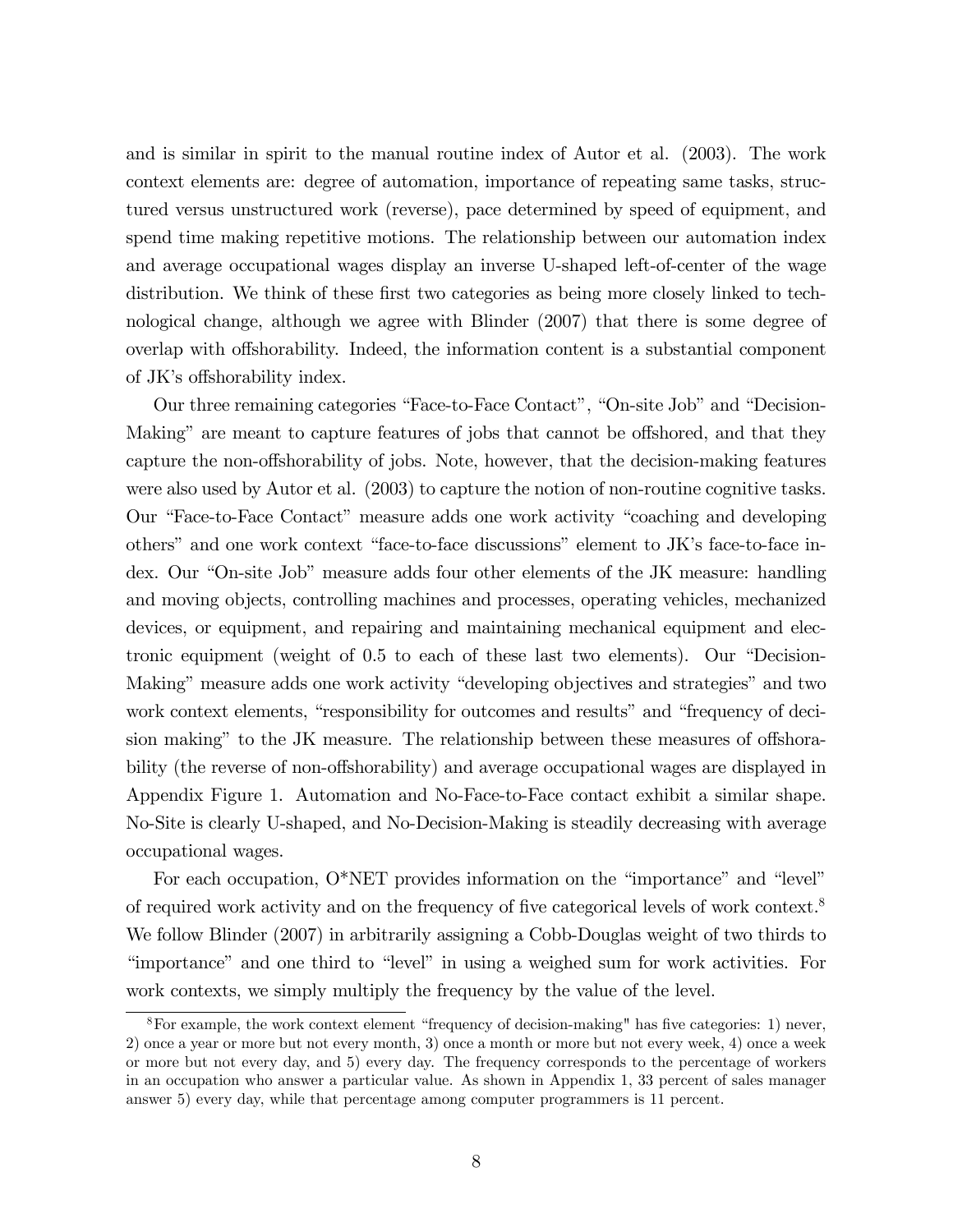Each composite  $TC_h$  score for occupation j in category h is, thus, computed as

$$
TC_{jh} = \sum_{k=1}^{A_h} I_{jk}^{2/3} L_{jk}^{1/3} + \sum_{l=1}^{C_h} F_{jl} * V_{jl},
$$
\n(5)

where  $A_h$  is the number of work activity elements, and  $C_h$  the number of work context elements in the category  $TC_h$ ,  $h = 1, \ldots, 5$ .

To summarize, we compute five different measures of task content using the  $O^*NET$ : i) the information content of jobs,  $ii)$  the degree of automation of the job and whether it represents routine tasks,  $iii)$  the importance of face-to-face contact,  $iv)$  the need for onsite work, and  $v$ ) the importance of decision making on the job. Call these five measures of task content (in each occupation  $j$ ).

#### 3.2 CPS Data

The empirical analysis is based on data for men from the 1973-78 May Supplements and 1979-2012 Outgoing Rotation Group (ORG) Supplements of the Current Population Survey. The data Öles were processed as in Lemieux (2006b) who provides detailed information on the relevant data issues. The wage measure used is an hourly wage measure computed by dividing earnings by hours of work for workers not paid by the hour. For workers paid by the hour, we use a direct measure of the hourly wage rate. CPS weights are used throughout the empirical analysis.

## 4 Empirical Test of the Occupational Wage Setting Model

#### 4.1 Simple implications for means and standard deviations

We first discuss the implication of our wage setting model for the mean and standard deviation of occupational wages. Later in this section we expand the analysis to look at the whole distribution of occupational wages summarized using quantiles. To fix ideas, consider a simplified version of equation (2) where we ignore the covariates  $Z_{it}$ :

$$
w_{ijt} = \delta_t + c_j + p_{jt} Y_{ij} \equiv \delta_t + c_j + p_{jt} \sum_{k=1}^{K} \alpha_{jk} S_{ik}.
$$
 (6)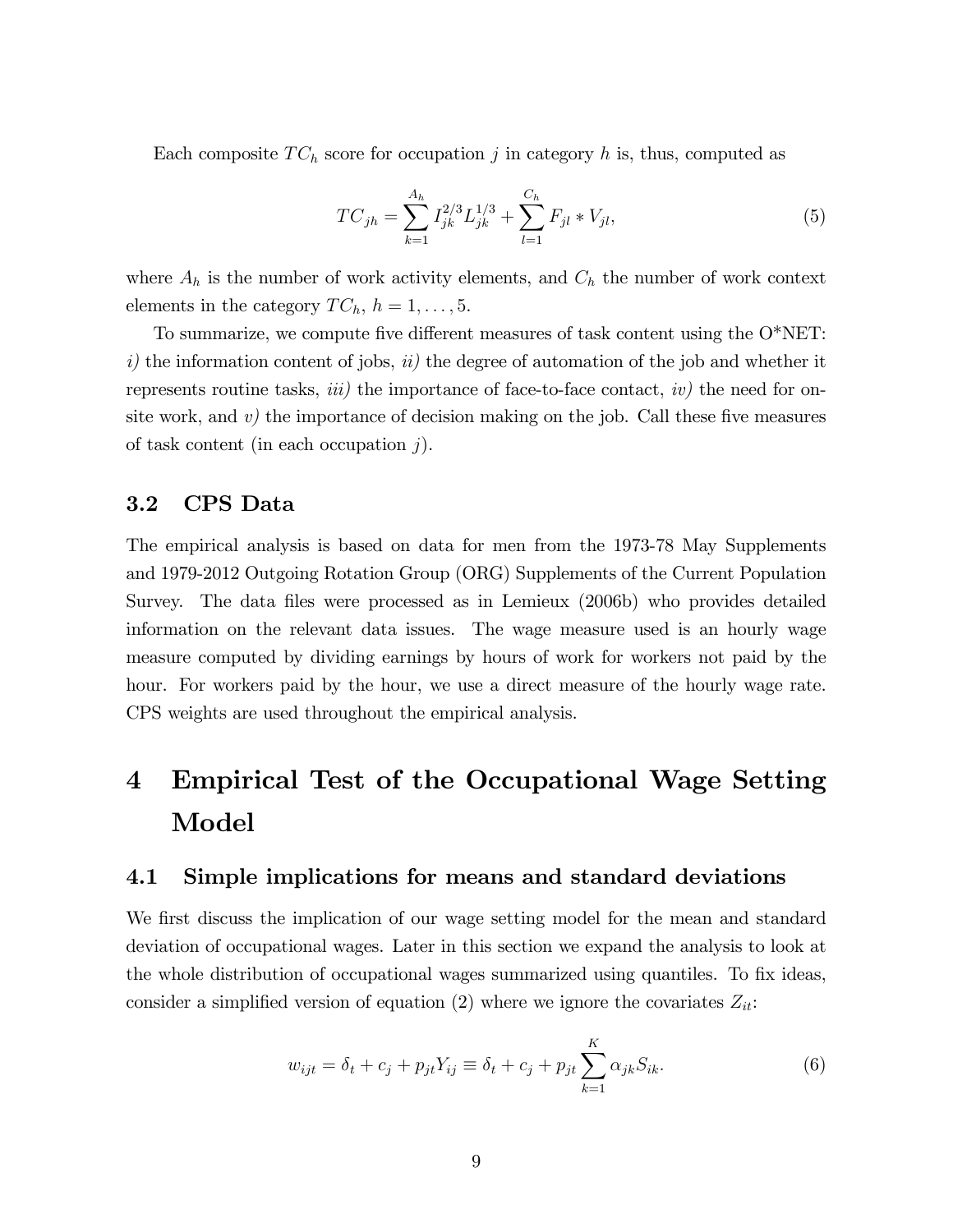As we discuss in Section 2, in this model changes in task prices  $p_{it}$  have an impact on both the level and dispersion of wages across occupations. For instance, the average wage in occupation  $j$  at time  $t$  is

$$
\overline{w}_{jt} = \delta_t + c_j + p_{jt} \overline{Y}_{jt}.
$$
\n<sup>(7)</sup>

The standard deviations of wages is

$$
\sigma_{jt} = p_{jt} \sigma_{Y,jt},\tag{8}
$$

where  $\sigma_{Y,jt}$  is the standard deviation in tasks  $Y_{ij}$ , which in turns depends on the within-occupation distribution of skills  $S_{ik}$ . Since changes in both  $\overline{w}_{jt}$  and  $\sigma_{jt}$  are positively related to changes in task prices  $p_{jt}$ , we expect these two changes to be correlated across occupations.

To see this more formally, assume that the within-occupation distribution of skills,  $S$ , and thus the distribution of task output, Y, remains constant over time (we discuss the assumption in more detail below). It follows that  $\overline{Y}_{jt} = \overline{Y}_j$  and  $\sigma_{Y,jt} = \sigma_{Y,j}$  for all t. Using a first order approximation of equations  $(7)$  and  $(8)$  and differencing yields:

$$
\Delta \overline{w}_j \approx \Delta \delta + \overline{Y} \cdot \Delta p_j,\tag{9}
$$

and

$$
\Delta \sigma_j \approx \overline{\sigma_Y} \cdot \Delta p_j,\tag{10}
$$

where  $\overline{Y}$  ( $\overline{\sigma_Y}$ ) is the average of  $\overline{Y}_j$  ( $\sigma_{Y,j}$ ) over all occupations j. Since the variation in  $\Delta p_j$  is the only source of variation in  $\Delta \overline{w}_j$  and  $\Delta \sigma_j$ , the correlation between these two variables should be equal to one in this simplified model. In practice, we expect the correlation to be fairly large and positive, but not quite equal to one because of sampling error (in the estimates values of  $\Delta \overline{w}_j$  and  $\Delta \sigma_j$ ), approximation errors, etc.

A second implication of the model is that since task prices  $p_{jt}$  depend on the task content measures  $T_{jh}$  (see equation 3), these tasks content measures should help predict changes in task prices  $\Delta p_j$ , and thus  $\Delta \overline{w}_j$  and  $\Delta \sigma_j$ . Differencing equation (3) over time we get:

$$
\Delta p_j = \Delta \pi_0 + \sum_{h=1}^5 \Delta \pi_h T_{jh} + \Delta \mu_j,\tag{11}
$$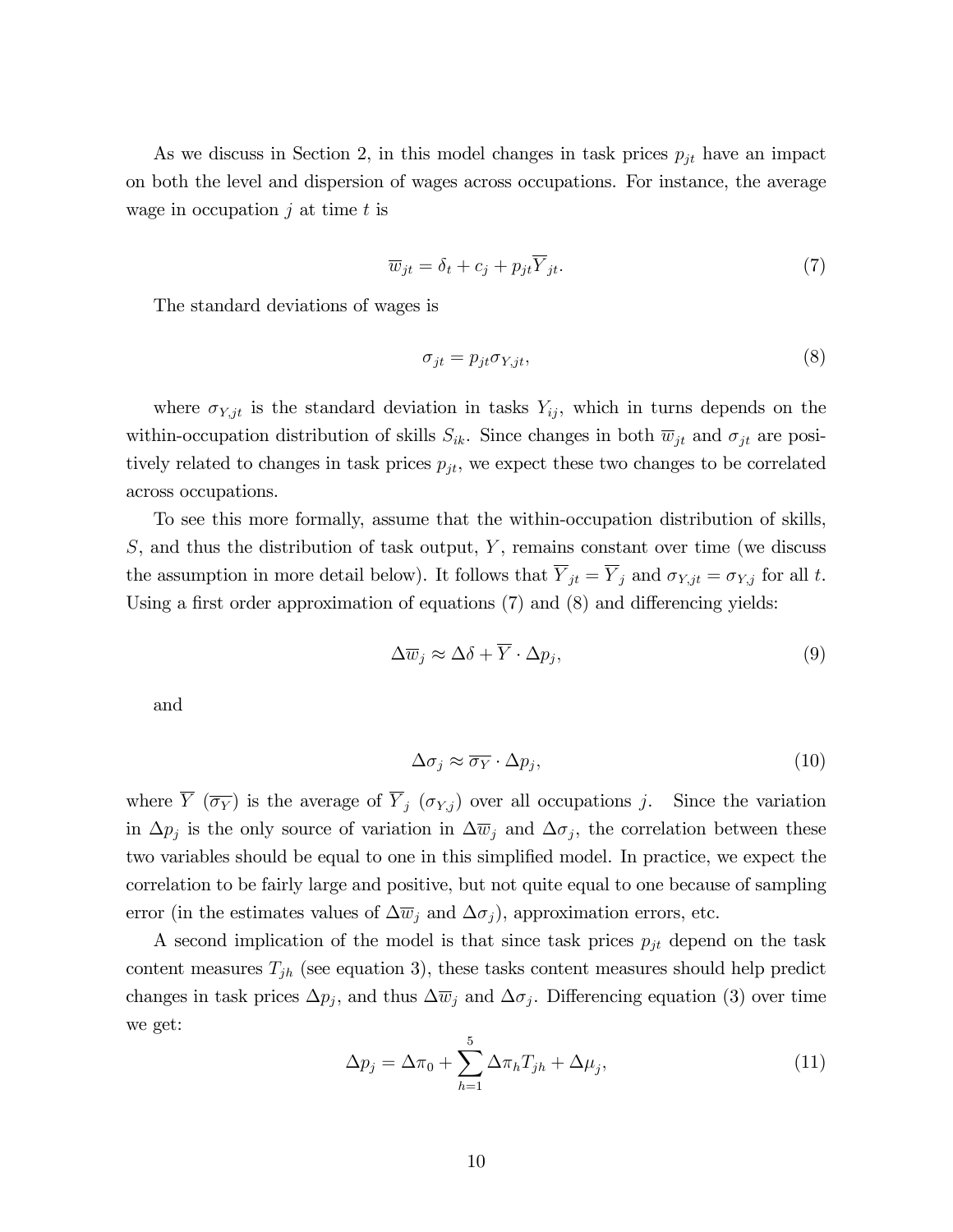and, thus:

$$
\Delta \overline{w}_j = \varphi_{w,0} + \sum_{h=1}^5 \varphi_{w,h} T_{jh} + \xi_{w,h},\tag{12}
$$

and

$$
\Delta \sigma_j = \varphi_{\sigma,0} + \sum_{h=1}^5 \varphi_{\sigma,h} T_{jh} + \xi_{\sigma,h},\tag{13}
$$

where  $\varphi_{w,0} = \Delta \delta + Y \cdot \Delta \pi_0$ ;  $\varphi_{w,h} = Y \cdot \Delta \pi_h$ ;  $\xi_{w,h} = Y \cdot \Delta \mu_j$ ;  $\varphi_{\sigma,0} = \overline{\sigma_Y} \cdot \Delta \pi_0$ ;  $\varphi_{\sigma,h} = \overline{\sigma_Y} \cdot \Delta \pi_h$ ;  $\xi_{\sigma,h} = \overline{\sigma_Y} \cdot \Delta \mu_j$ . One important implication of the model highlighted here is that the coefficients  $\varphi_{w,h}$  and  $\varphi_{\sigma,h}$  should be proportional in equations (19) and (20) since they both depend on the same underlying coefficients  $\Delta \pi_h$ .

#### 4.2 Empirical evidence for means and variances

We provide evidence that these two implications are supported in the data in the case of men in the 1990s. This group (and time period) is of particular interest since one important goal of this paper is to understand the sources of labor market polarization that was particularly important for that group/time period. Note that, despite our large samples based on three years of pooled CPS data, we are left with a small number of observations in many occupations when we work at the three-digit occupation level. In the analysis presented here, we thus focus on occupations classified at the two-digit level  $(40 \text{ occurrences})$  to have a large enough number of observations in each occupation.<sup>9</sup> All the estimates reported here (correlations and regression models) are weighted using the proportion of workers in the occupation.

The raw correlation between the changes in average wages and standard deviations is large and positive (0.44), as expected. It increases to 0.57 when we exclude agricultural occupations (less than three percent of the workforce).

We then run regression models for equations (19) and (20) using our five  $O^*NET$ task content measures as explanatory variables. The regression results are reported in columns 1-4 of Table 1. Columns 1 and 2 show the estimated models for  $\Delta \overline{w}_i$  and

 $9$ Though there is a total of 45 occupations at the two-digit level, we combine five occupations with few observations to similar but larger occupations. Specifically, occupation 43 (farm operators and managers) and 45 (forestry and fishing occupations) are combined with occupation 44 (farm workers and related occupations). Another small occupation (20, sales related occupations) is combined with a larger one (19, sales workers, retail and personal services). Finally two occupations in which very few men work (23, secretaries, stenographers, and typists, and 27, private household service occupations) are combined with two other larger occupations (26, other administrative support, including clerical, and 32, personal services, respectively).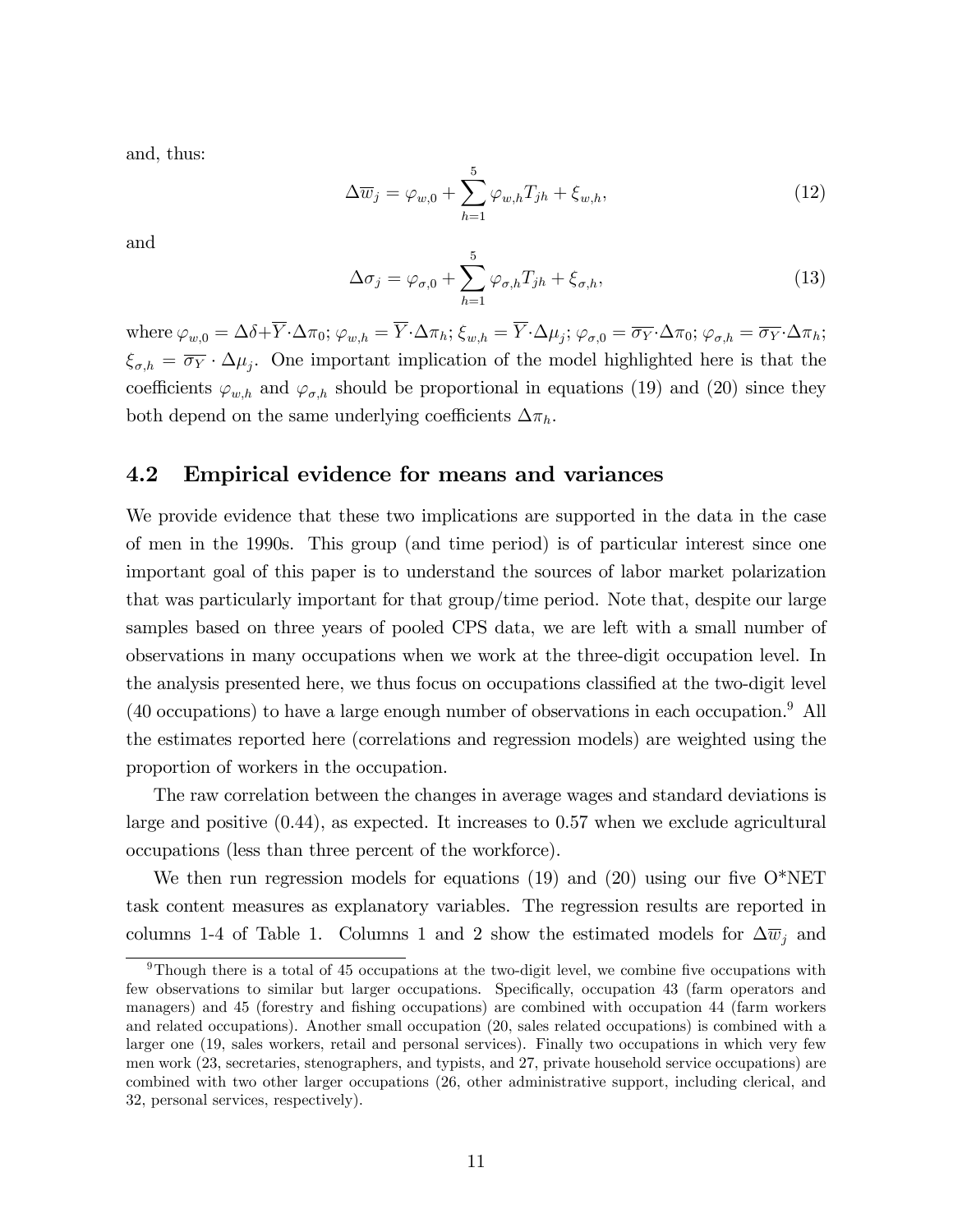$\Delta\sigma_j$ , respectively, when all five task measure variables are included in the regression. The adjusted R-square of the regressions is equal to 0.52 for both models, indicating that our task content measures capture most of the variation in changes in the level  $(\Delta \overline{w}_j)$  and dispersion  $(\Delta \sigma_j)$  of wages over occupations. Since several of the coefficients are imprecisely estimated, we also report in columns 3 and 4 estimates from separate regressions for each task content measure. The task content measures are significant in most cases, and the sign of the coefficient estimates are the same in the models for changes in average wages and standard deviations. This strongly support the prediction of our wage setting models that the estimated effect of the task content measures should be proportional in the models for average wages and standard deviations.

Note also that, in most of the cases, the sign of the coefficients conforms to expectations. As some tasks involving the processing of information may be enhanced by ICT technologies, we would expect a positive relationship between our "information" content" task measure and changes in task prices. On the other hand, to the extent that technological change allows firms to replace workers performing these types of tasks with computer driven technologies, we would expect a negative effect for the "automation/routine" measure. Although occupations in the middle of the wage distribution may be most vulnerable to technological change, some also involve relatively more "on-site" work (e.g. repairmen) and may, therefore, be less vulnerable to offshoring. We also expect workers in occupations with a high level of "face-to-face" contact, as well as those with a high level of "decision-making", to do relatively well in the presence of offshoring. Since these last three variable capture non-offshorability, they are entered as their reverse in the regression and we should expect their effect to be negative.

In columns 3 and 4, all the estimated coefficients are of the expected sign except for the "no onsite" task. This may indicate that the O\*NET is not well suited for distinguishing whether a worker has to work on "any site" (i.e. an assembly line worker whose job could be offshored), vs. working on a site in the United States (i.e. a construction worker).

One potential issue with these estimates is that we are only using the raw changes in  $\overline{w}_{jt}$  and  $\sigma_{jt}$  that are unadjusted for differences in education and other characteristics. Part of the changes in  $\overline{w}_{jt}$  and  $\sigma_{jt}$  may, thus, be due to composition effects or changes in the return to underlying characteristics (like education) that are differently distributed across occupations. To control for these confounding factors, we reweight the data using simple logits to assign the same distribution of characteristics to each of the 40 occupations in the two time periods.<sup>10</sup>

 $10\,\text{We}$  use a set of five education dummies, nine experience dummies, and dummies for marital status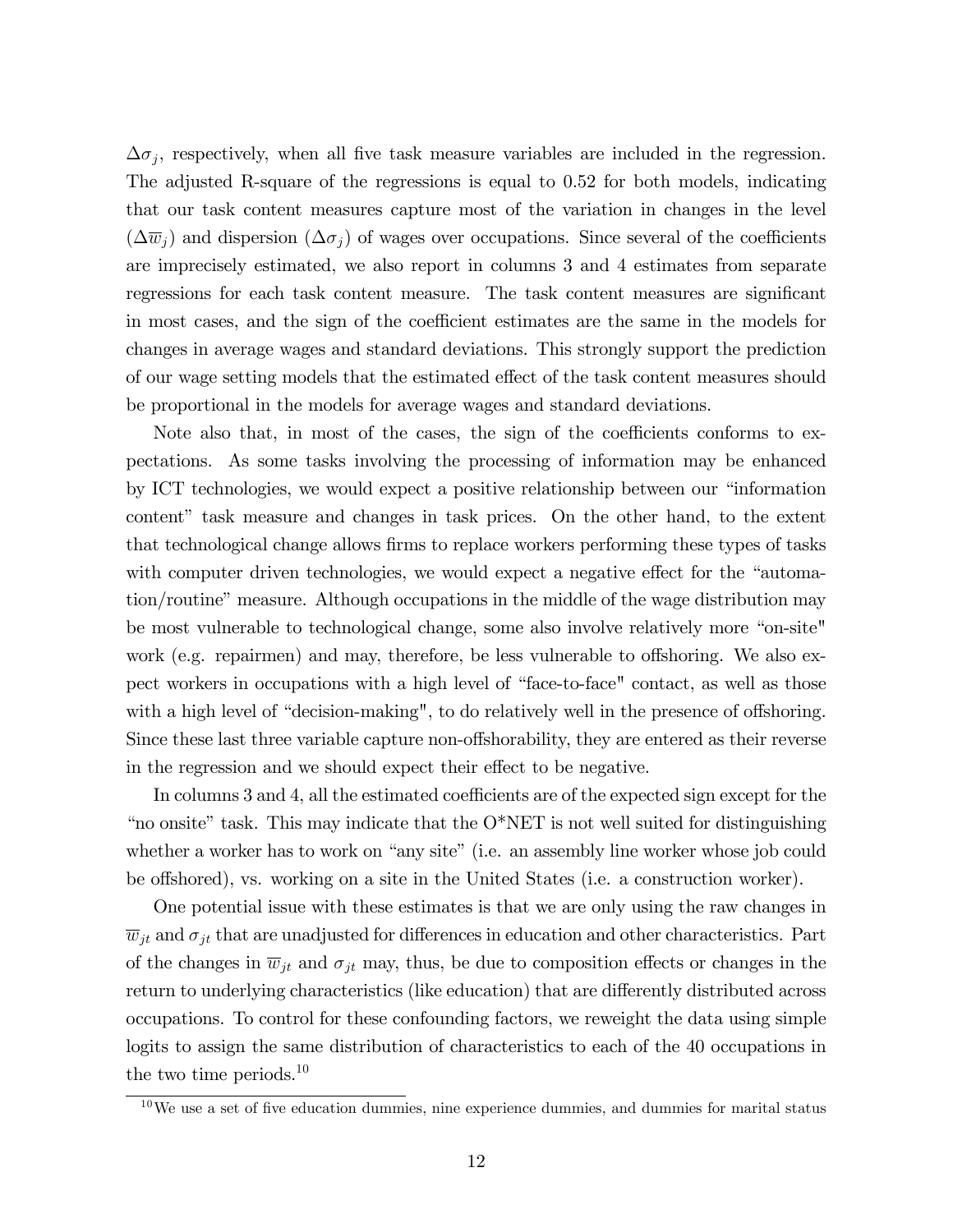This procedure allows us to relax the assumption that the distribution of skills S is constant over time. Strictly speaking, we can only adjust for observable skills like education and experience. To deal with unobservables, we could then invoke an ignorability assumption to ensure that, conditional on observable skills, the distribution of unobservable skills is constant over time. A more conservative approach is to view the specifications where we control for observable skills as a robustness check.

The results reported in columns 5-8 indeed suggest that the main findings discussed above are robust to controlling for observables. Generally speaking, the estimated coefficients have similar magnitudes and almost never change sign relative to the models reported in column 1-4. Overall, the results presented here strongly support the predictions of our wage setting model.

#### 4.3 Quantiles of the occupational wage structure

One disadvantage of using the standard deviation (or the variance) as a measure of wage dispersion is that it fails to capture the polarization of the wage distribution that has occured since the late 1980s. As a result, we need an alternative way of summarizing changes in the wage distribution for each occupation that is yet flexible enough to allow for different changes in different parts of the distribution. We do so by estimating linear regression models for the changes in wages at different quantiles of the wage distribution for each occupation. As we now explain in more detail, the intercept and the slope from these regressions are the two summary statistics we use to characterizes the changes in the wage distribution for each occupation.

We now extend or appraoch by looking at all quantiles of the of the wage distribution for each occupation. Consider  $F_{jt}(w)$ , the distribution of effective skills  $\sum_{k=1}^{K}$  $k=1$  $\alpha_{jk}S_{ik}$ provided by workers in occupation  $j$  at time t. Under the admittedly strong assumption that the distribution of skills supplied to each occupation is stable over time, we can write the  $q^{th}$  quantile of the distribution of wages in occupation j at time t as:

$$
w_{jt}^q = \overline{w}_{jt} + p_{jt} F_j^{-1}(q). \tag{14}
$$

and race as explanatory variables in the logits. The estimates are used to construct reweighting factors that are used to make the distribution of characteristics in each occupation-year the same as in the overall sample for all occupations (and time periods).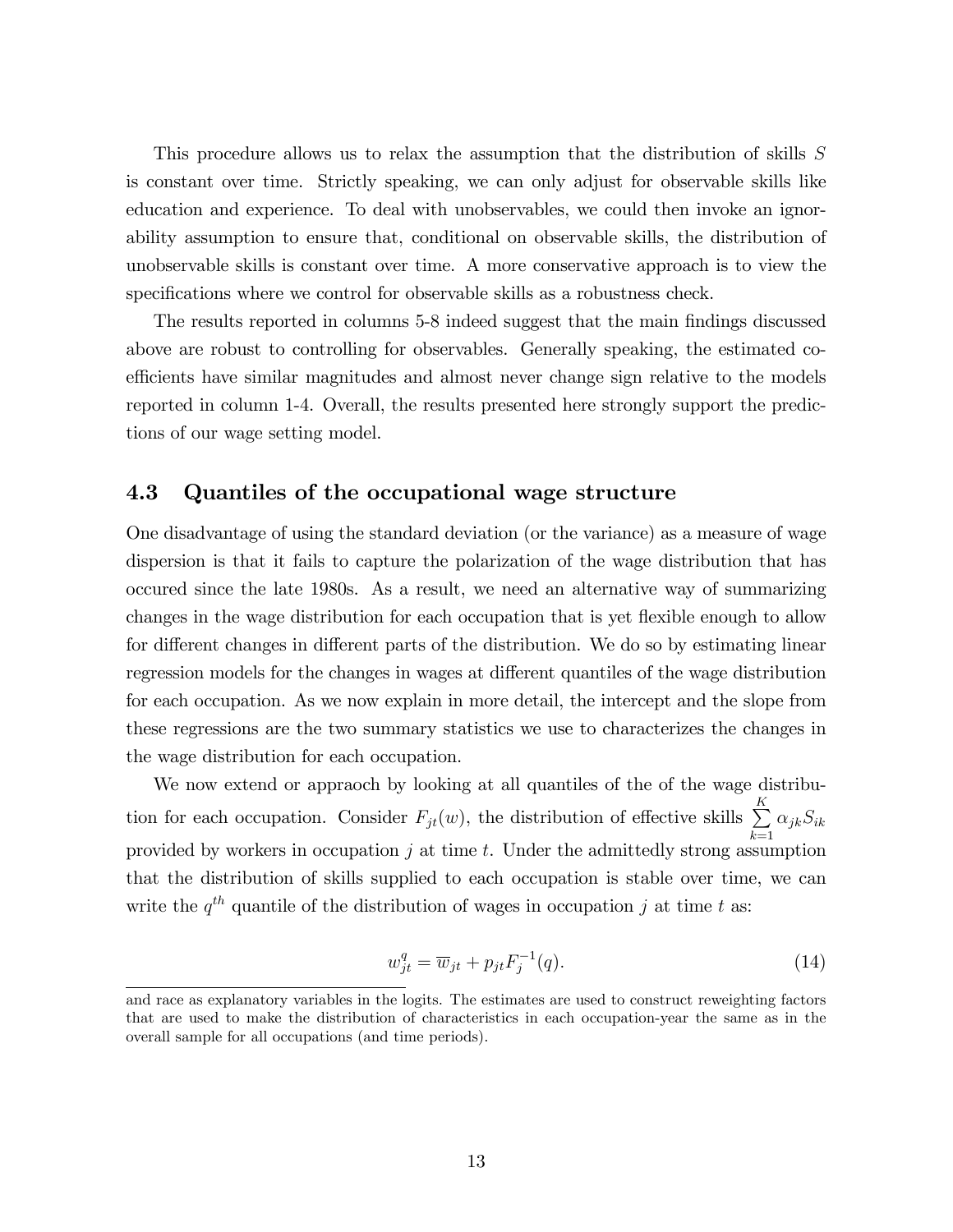Taking differences over time yields

$$
\Delta w_j^q = \Delta \overline{w}_j + \Delta p_j F_j^{-1}(q). \tag{15}
$$

Solving for  $F_j^{-1}(q)$  in equation (14) at the base period  $t = 0$ , and substituting into equation (15) yields

$$
\Delta w_j^q = \Delta \overline{w}_j - \frac{\Delta p_j}{p_{j0}} \overline{w}_{j0} + \frac{\Delta p_j}{p_{j0}} w_{j0}^q,
$$
\n(16)

or

$$
\Delta w_j^q = a_j + b_j w_{j0}^q,\tag{17}
$$

where  $a_j = \Delta \overline{w}_j - \frac{\Delta p_j}{p_{j0}}$  $\frac{\Delta p_j}{p_{j0}} \overline{w}_{j0}$  and  $b_j = \frac{\Delta p_j}{p_{j0}}$  $\frac{\Delta p_j}{p_{j0}}.$ 

Interestingly, the coefficient on the base period wage quantile  $w_j^q$  $_{j0}^{q}$  is simply the change in the task price  $p_{jt}$  expressed in relative terms. This suggests a very simple way of estimating relative changes in task prices in each occupation. First compute a set of wage quantiles for each occupation in a base and an end period. Then simply run a regression of changes in quantiles on base period quantiles. The slope coefficient of the regression,  $b_j$ , provides a direct estimate of the relative change in task price,  $\frac{\Delta p_j}{p_{j0}}$ .

Our simple wage setting model is highly parametrized since changes in wages in a given occupation is only allowed to depend on task prices  $p_{jt}$ . While this parsimonious specification provides a simple interpretation for changes in occupational wages, actual wage changes likely depend on other factors. For instance, Autor, Katz and Kearney (2008) show that the distribution of wage residuals has become more skewed over time (convexification of the distribution). This can be captured by allowing for a percentilespecific component  $\lambda^q$  which leads to the main regression equation to be estimated in the first step of the empirical analysis:

$$
\Delta w_j^q = a_j + b_j w_{j0}^q + \lambda^q + \varepsilon_j^q. \tag{18}
$$

where we have also added an error error term  $\varepsilon_i^q$  $_j^q$  to capture other possible, but unsystematic, departures from our simple task pricing model.

A more economically intuitive interpretation of the percentile-specific error components  $\lambda^q$  is that it represents a generic change in the return to unobservable skills of the type considered by Juhn, Murphy, and Pierce (1993). For example, if unobservable skills in a standard Mincer type regression reflect unmeasured school quality, and that school quality is equally distributed and rewarded in all occupations, then changes in the return to school quality will be captured by the error component  $\lambda^q$ .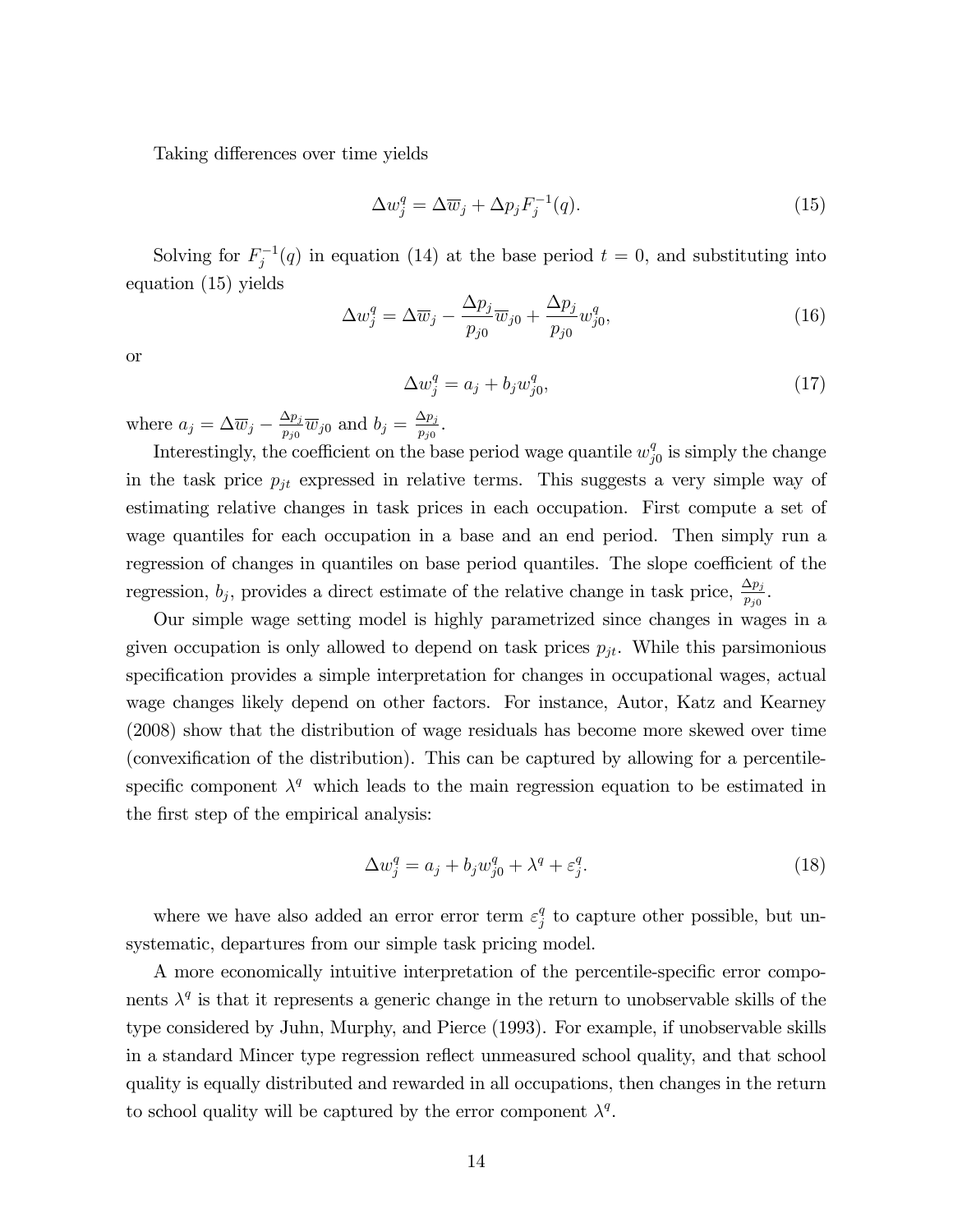#### 4.3.1 Connecting to occupational task measures

In the second step of the analysis, we link the estimated intercepts and  $(a_j \text{ and } b_j)$  to measures of the task content of each occupation, as we did in the case of the mean and standard deviation earlier.

The second step regressions are

$$
a_j = \gamma_0 + \sum_{h=1}^{5} \gamma_{jh} T_{jh} + \mu_j,
$$
\n(19)

and

$$
b_j = \delta_0 + \sum_{h=1}^{5} \delta_{jh} T_{jh} + \nu_j.
$$
 (20)

#### 4.4 Occupation Wage Profiles: Results

We now present the estimates of the linear regression models for within-occupation quantiles (equation (18)), and then link the estimated slope and intercept parameters to our measures of task content from the  $O^*$ Net. We refer to these regressions as "occupation wage profiles".

As in the analysis for means and standard deviations, the empirical analysis is based on data for men from the 1988-90 and 2000-02 Outgoing Rotation Group (ORG) Supplements of the Current Population Survey. The main reason for focusing this Örst part of the analysis on the 1990s is that it represents the time period when most of the polarization of wages phenomenon documented by Autor, Katz and Kearney (2006) occurred. The choice of years is also driven by data consistency issues since there is a major change in occupation coding in 2003 when the CPS switches to the 2000 Census occupation classiÖcation. This makes it harder to compare detailed occupations from the 1980s or 1990s to those in the post-2002 data.

Before presenting our main estimates, consider again the overall changes in the wage distribution illustrated in Figure 1. Consistent with Autor, Katz and Kearney (2006), Figure 1a shows that 1988-90 to 2000-02 changes in real wages at each percentile of the male wage distribution follow a U-shaped curve. In the figure, we also contrast these wage changes with those that occurred before (1976-78 to 1988-90) and after (2003-04 to 2009-10) the  $1990s^{11}$ . The figure shows that wage changes in the top half of the

 $11$  Given the major change in occupational classification after 2002, we did not attempt to reconcile the coding of occupations before and after this change. This explains why we only compare post-2002 years (2003-2004 to 2009-2010) when documenting more recent changes in the wage distribution.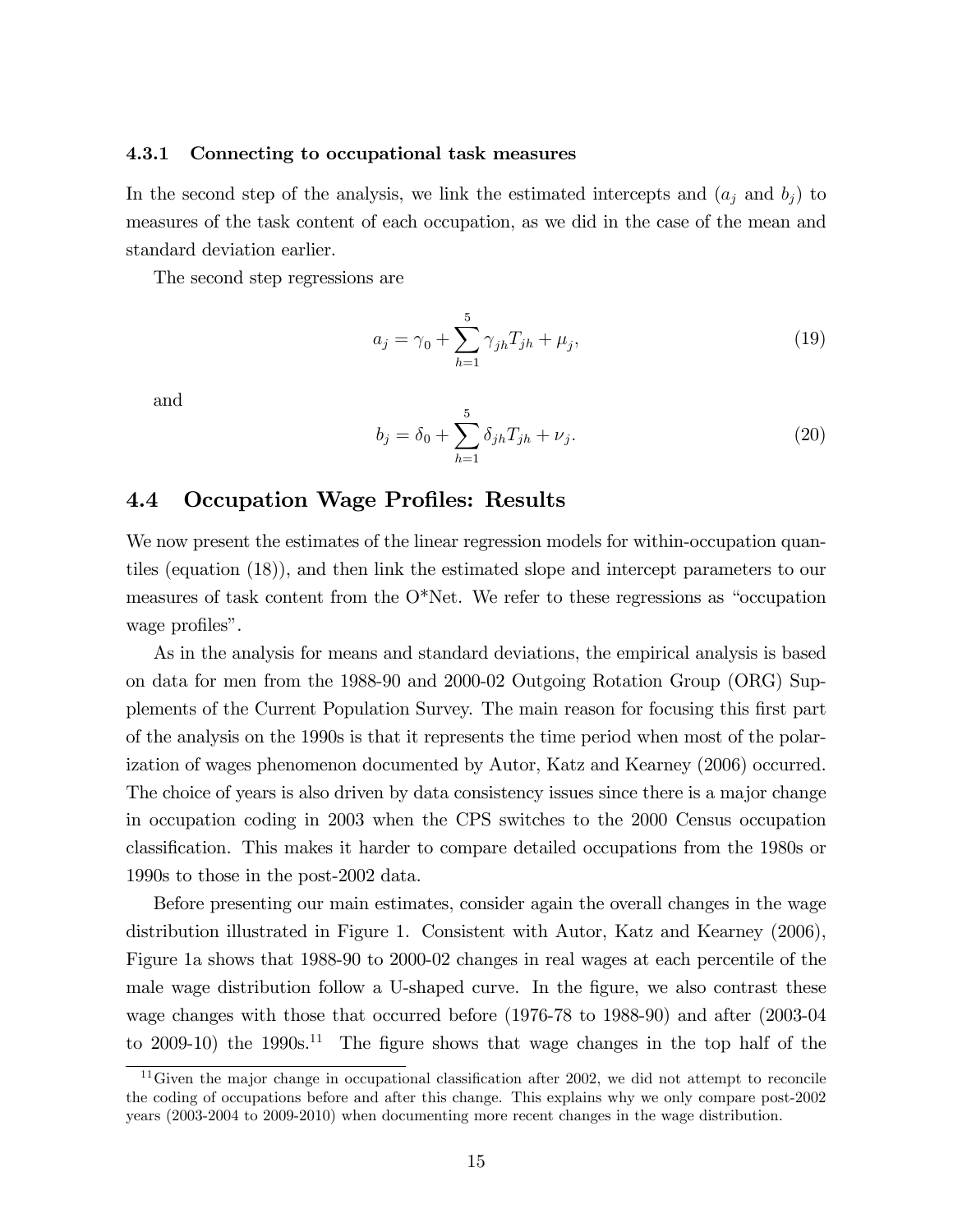distribution were quite similar during all time periods, though the changes have been more modest since 2003. Wages at the very top increased much more than wages in the middle of the distribution, resulting in increased top-end inequality. By contrast, inequality in the lower half of the distribution increased rapidly during the 1980s, but decreased sharply after 1988-90 as wages at the bottom grew substantially more than those in the middle of the distribution. The bottom part of the distribution has remained more or less unchanged since 2003. This is a bit surprising since recessions are typically believed to have a particularly negative impact at the bottom end of the distribution. More generally, wage changes for 2003-04 to 2009-2010 should be interpreted with caution since macroeconomic circumstances were very different during these two time periods. By contrast, the overall state of the labor market was more or less comparable in the other years considered in the analysis.<sup>12</sup> As a reference, we also present in Figure1b the same descriptive statistics for women that are qualitatively similar to those for men.

Note that, despite our large samples based on three years of pooled data, we are left with a small number of observations in many occupations when we work at the three-digit occupation level. In the analysis presented in this section, we thus focus on occupations classified at the two-digit level  $(40 \text{ octon})$  to have a large enough number of observations in each occupation.<sup>13</sup> This is particularly important given our empirical approach where we run regressions of change in wages on the base-period wage. Sampling error in wages generates a spurious negative relationship between base-level wages and wage changes that can be quite large when wage percentiles are imprecisely estimated.<sup>14</sup>

In principle, we could use a large number of wage percentiles,  $w_{jt}^q$ , in the empirical analysis. But since wage percentiles are strongly correlated for small differences in  $q$ , we only extract the nine deciles of the within-occupation wage distribution, i.e.  $w_{jt}^q$  for  $q = 10, 20, \ldots, 90$ . Finally, all the regression estimates are weighted by the number of

<sup>14</sup>The bias could be adjusted using a measurement-error corrected regression approach, as in Card and Lemieux, 1996, or an instrumental variables approach.

 $12$ The average unemployment rate for the 1976-78, 1988-90, 2000-02, and 2003-04 period is 6.2, 5.9, 4.8 and 5.8 percent, respectively, compared to 9.5 percent for 2009-10.

 $13$ Though there is a total of 45 occupations at the two-digit level, we combine five occupations with few observations to similar but larger occupations. Specifically, occupation 43 (farm operators and managers) and 45 (forestry and fishing occupations) are combined with occupation 44 (farm workers and related occupations). Another small occupation (20, sales related occupations) is combined with a larger one (19, sales workers, retail and personal services). Finally two occupations in which very few men work (23, secretaries, stenographers, and typists, and 27, private household service occupations) are combined with two other larger occupations (26, other administrative support, including clerical, and 32, personal services, respectively).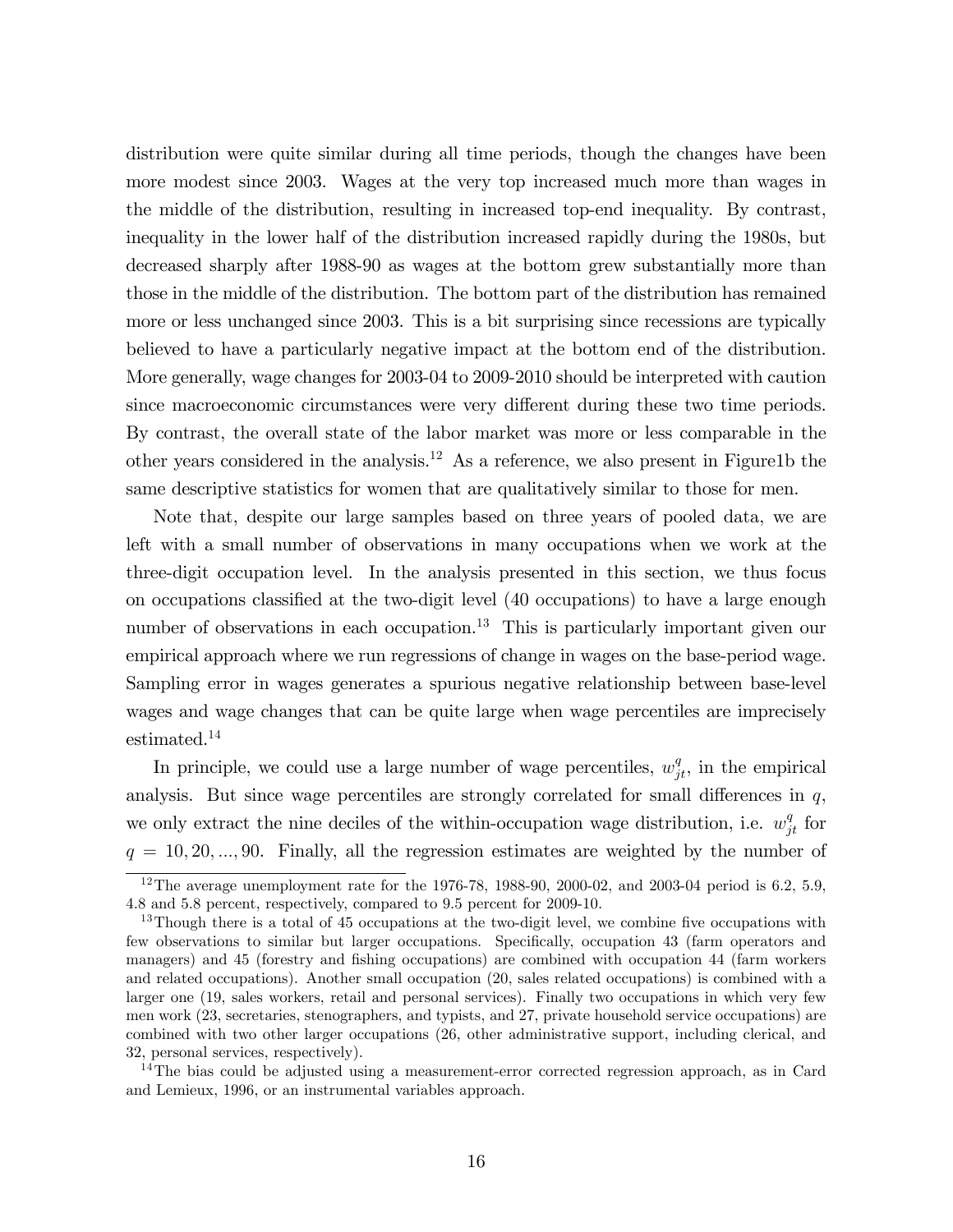observations (weighted using the earnings weight from the CPS) in each occupation.

Figure 3a presents the raw data used in the analysis. The figure plots the 360 observed changes in wages (9 observation for each of the 40 occupations) as a function of the base wages. The most noticeable feature of Figure 3a is that wage changes exhibit the wellknown U-shaped pattern documented by Autor, Katz, and Kearney (2006) that we also see in Figure 1a. Broadly speaking, the goal of the first part of the empirical analysis is to see whether the simple linear model presented in equation (18) helps explain a substantial part of the variation documented in Figure 3a.

Table 2 shows the estimates from various versions of equation (18). We present two measures of fit for each estimated model. First, we report the adjusted R-square of the model. Note that even if the model in equation (18) was the true wage determination model, the regressions would not explain all of the variation in the data because of the residual sampling error in the estimated wage changes. The average sampling variance of wage changes is 0.0002, which represents about 3 percent of the total variation in wage changes by occupation and decile. This means that one cannot reject the null hypothesis that sampling error is the only source of residual error (i.e. the model is "true") whenever the R-square exceeds 0.97.

The second measure of fit consists of looking at whether the model is able to explain the U-shaped feature of the raw data presented in Figure 3a. As a reference, the estimated coefficient on the quadratic term in the fitted (quadratic) regression reported in Figure 3a is equal to 0.136. For each estimated model, we run a simple regression of the regression residuals on a linear and quadratic term in the base wage to see whether there is any curvature left in the residuals that the model is unable to explain.

One potential concern with this regression approach is that we are not controlling for any standard covariates, which means that we may be overstating the contribution of occupations in changes in the wage structure. For instance, workers with high levels of education tend to work in high wage occupations. This means that changes in the distribution of wages in high wage occupation may simply be reflecting changes in the return to education among highly educated workers. Changes in the distribution of education, or other covariates, may also be confounding the observed changes in occupational wages.

As in the case of the means and variances, we address these issues by reweighting the distribution of covariates in each occupation at each time period so that it is the same as in the pooled distribution with all occupations and time periods (1988-90 and 2000-02). This involves computing 80 separate logits (40 occupations times two years) to perform a DiNardo, Fortin, and Lemieux (1996) reweighting exercise. The various quantiles of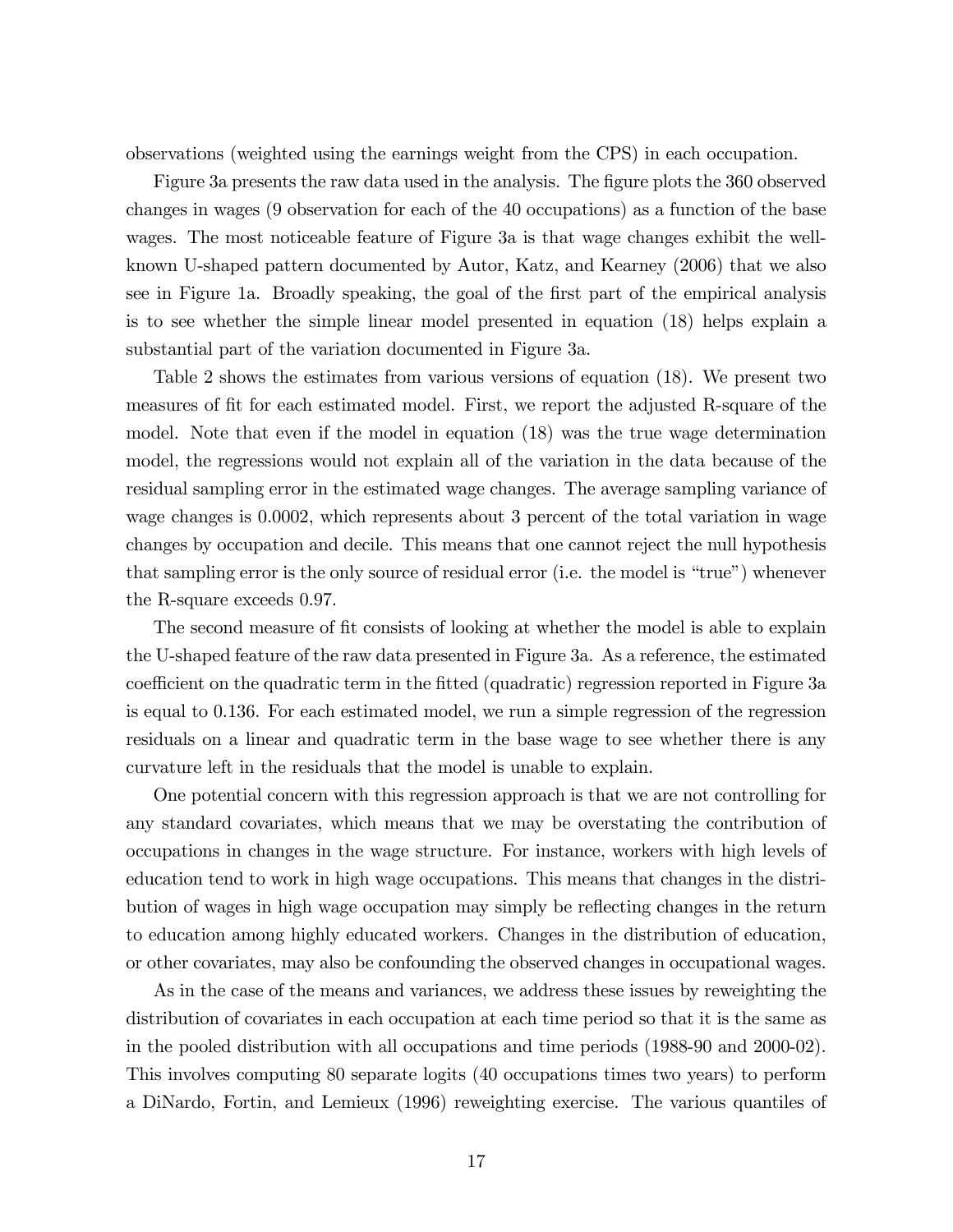the wage distribution for each occupation are then computed in the reweighted samples. The covariates used in the logits are a set of five education dummies, nine experience dummies, and dummies for race and marital status. The unadjusted models are reported in Panel A of Table 2, while the estimates that adjust for the covariates by reweighting are reported in Panel B. Since the results with and without the adjustment are qualitatively similar, we focus our discussion on the unadjusted estimates reported in Panel A.

As a benchmark, we report in column 1 the estimates from a simple model where the only explanatory variable is the base wage. This model explains essentially none of the variation in the data as the adjusted R-square is only equal to  $0.0218$ . This reflects the fact that running a linear regression on the data reported in Figure 3a essentially yields a flat line. Since the linear regression cannot, by definition, explain any of the curvature of the changes in wages, the curvature parameter in the residuals (0.136) is exactly the same as in the simple quadratic regression discussed above.

In column 2, we only include the set of occupation dummies (the  $a_j$ 's) in the regression. The restriction imbedded in this model is that all the wage deciles within a given occupation increase at the same rate, i.e. there is no change in within-occupation wage dispersion. Just including the occupation dummies explains more than half of the raw variation in the data, and about a third of the curvature. The curvature parameter declines from 0.136 to 0.087 but remains strongly significant.

Column 3 shows that only including decile dummies (the  $\lambda^{q}$ 's) explains essentially none of the variation or curvature in the data. This is a strong result as it indicates that using a common within-occupation change in wage dispersion cannot account for any of the observed change in wages. Interestingly, adding the decile dummies to the occupation dummies (column 4) only marginally improves the Öt of the model compared to the model with occupation dummies only in column 2. This indicates that withinoccupation changes in the wage distribution are highly occupation-specific, and cannot simply be linked to a pervasive increase in returns to skill "à la" Juhn, Murphy and Pierce (1993).

By contrast, the fit of the model improves drastically once we introduce occupationspecific slopes in column 5. The R-square of the model jumps to  $0.9274$ , which is quite close to the critical value for which we cannot reject the null hypothesis that the model is correctly specified, and that all the residual variation is due to sampling error. The curvature parameter now drops to 0.002 and is no longer statistically significant. In other words, we are able to account for all the curvature in the data using occupation-specific slopes. Note also that once the occupation-specific slopes are included, decile dummies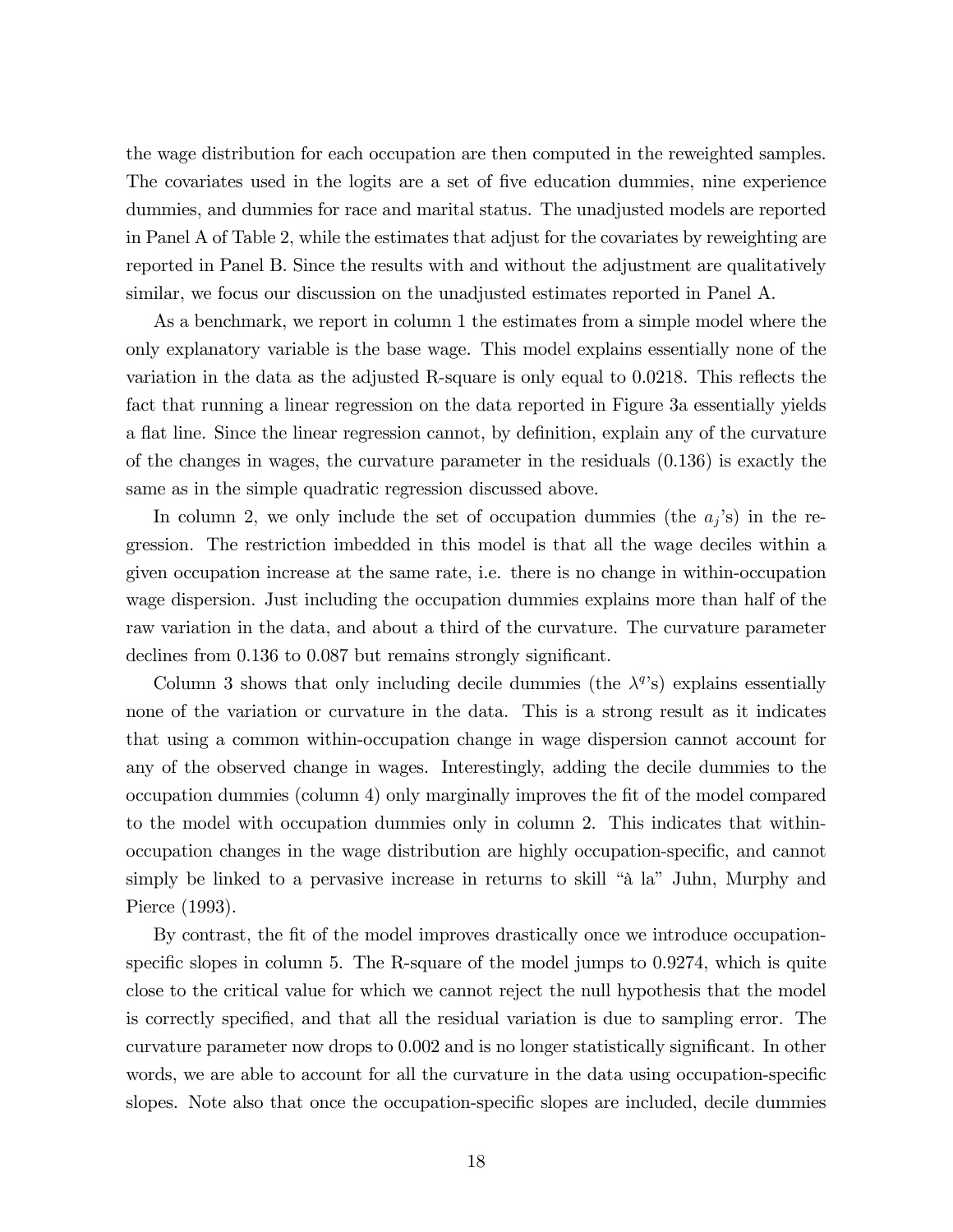play a more substantial role in the regressions, as evidenced by the drop in the adjusted R-square between column 5 (decile dummies included) and 6 (decile dummies excluded).

The results reported in Panel B where we control for standard covariates are generally similar to those reported in Panel A. In particular, the model with decile dummies and occupation-specific slopes (column 5) explains most of the variation in the data and all of the curvature. Note that the R-square is generally lower than in the models where we do not control for covariates. This indicates that the covariates reduce the explanatory power of occupations by relatively more than they reduce the residual variation unexplained by occupational factors. In other words, this reflects the fact that occupational affiliation is strongly correlated with observable skill measures (see, for example, Gibbons et al., 2005).

We next illustrate the fit of the model by plotting occupation-specific regressions for the 30 largest occupations curves in Figure  $3b$ .<sup>15</sup> While it is not possible to see what happens for each and every occupation on this graph, there is still a noticeable pattern in the data. The slope for occupations at the bottom end of the distribution tends to be negative. Slopes get flatter in the middle of the distribution, and generally turn positive at the top end of the distribution. In other words, it is clear from the figure that the set of occupational wage profiles generally follow the U-shaped pattern observed in the raw data. This is consistent with the model of Section 2 where the skills that used to be valuable in low-wage occupations are less valuable than they used to be, while the opposite is happening in high-wage occupations.

We explore this hypothesis more formally by estimating the regression models in equations (19) and (20) that link the intercept and slopes of the occupation wage change profiles to the task content of occupations.<sup>16</sup> The results are reported in Table 3. In the first four columns of Table 3, we include task measures separately in the regressions (one regression for each task measure). To adjust for the possible confounding effect of overall changes in the return to skill, we also report estimates that control for the base (median) wage level in the occupation.

To get a better sense of how these task measures vary across the occupation distribution, consider again Appendix Figure A1, which plots the values of the task index as a function of the average wage in the  $(3$ -digit) occupation. The "information content" and

<sup>&</sup>lt;sup>15</sup>To avoid overloading the graph, we exclude ten occupations that account for the smallest share of the workforce (less than one percent of workers in each of these occupations).

<sup>&</sup>lt;sup>16</sup>To be consistent with equation (??), we have recentered the observed wage changes so that the intercept for each occupation corresponds to the predicted change in wage at the median value of the base wage.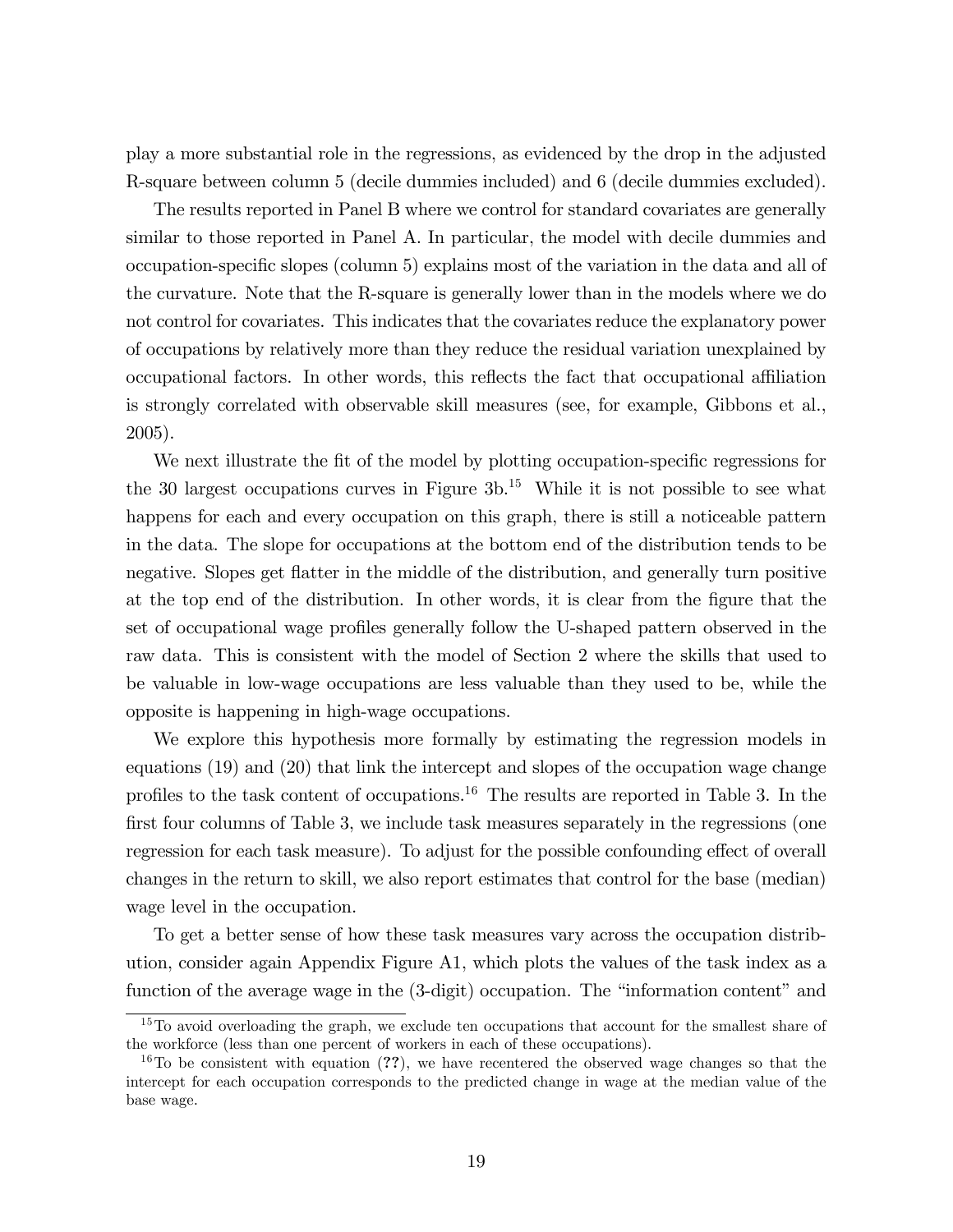"decision making" measures are strongly positively related to wages. Consistent with Autor, Levy and Murnane (2003), the "automation" task follows an inverse U-shaped curve. To the extent that technological change allows firms to replace workers performing these types of tasks with computer driven technologies, we would expect both the intercept and slope of occupations with high degree of automation to decline over time.

But although occupations in the middle of the wage distribution may be most vulnerable to technological change, they also involve relatively more on-site work (e.g. repairmen) and may, therefore, be less vulnerable to offshoring. The last measure of task, face-to-face contact, is not as strongly related to average occupational wages as the other task measures. On the one hand, we expect workers in occupations with a high level of face-to-face contact to do relatively well in the presence of offshoring. On the other hand, since many of these workers may have relatively low formal skills such as education (e.g. retail sales workers), occupations with a high level of face-to-face contact may experience declining relative wages if returns to more general forms of skills increase.

The strongest and most robust result in Table 3 is that occupations with high level of automation experience a relative decline in both the intercept and the slope of their occupational wage profiles. The effect is statistically significant in six of the eight specifications reported in Table 3. The other "technology" variable, information content, has generally a positive and significant effect on both the intercept and the slope, as expected, when included by itself in columns  $1$  to  $4$ . The effect tends to be weaker, however, in models where other tasks are also controlled for.

The effect of the tasks related to the offshorability of jobs are reported in the last three rows of the table. Note that since "on-site", "face-to-face", and "decision making" are negatively related to the offshorability of jobs, we use the reverse of these tasks in the regression to interpret the coefficients as the impact of offshorability (as opposed to nonoffshorability). As a result, we expect the effect of these adjusted tasks to be negative. For instance, the returns to skill in jobs that do not require face-to-face contacts will likely decrease since it is now possible to offshore these types of jobs to another country.

The results reported in Table 3 are mixed. As expected, the effect of "no face to face" and "no decision making" is generally negative. By contrast, the effect of "no on-site work" is generally positive, which is surprising. One possible explanation is that the  $O^*NET$  is not well suited for distinguishing whether a worker has to work on "any site" (i.e. an assembly line worker), vs. working on a site in the United States (i.e. a construction worker).

On balance, most of the results reported in Table 3 are consistent with our expecta-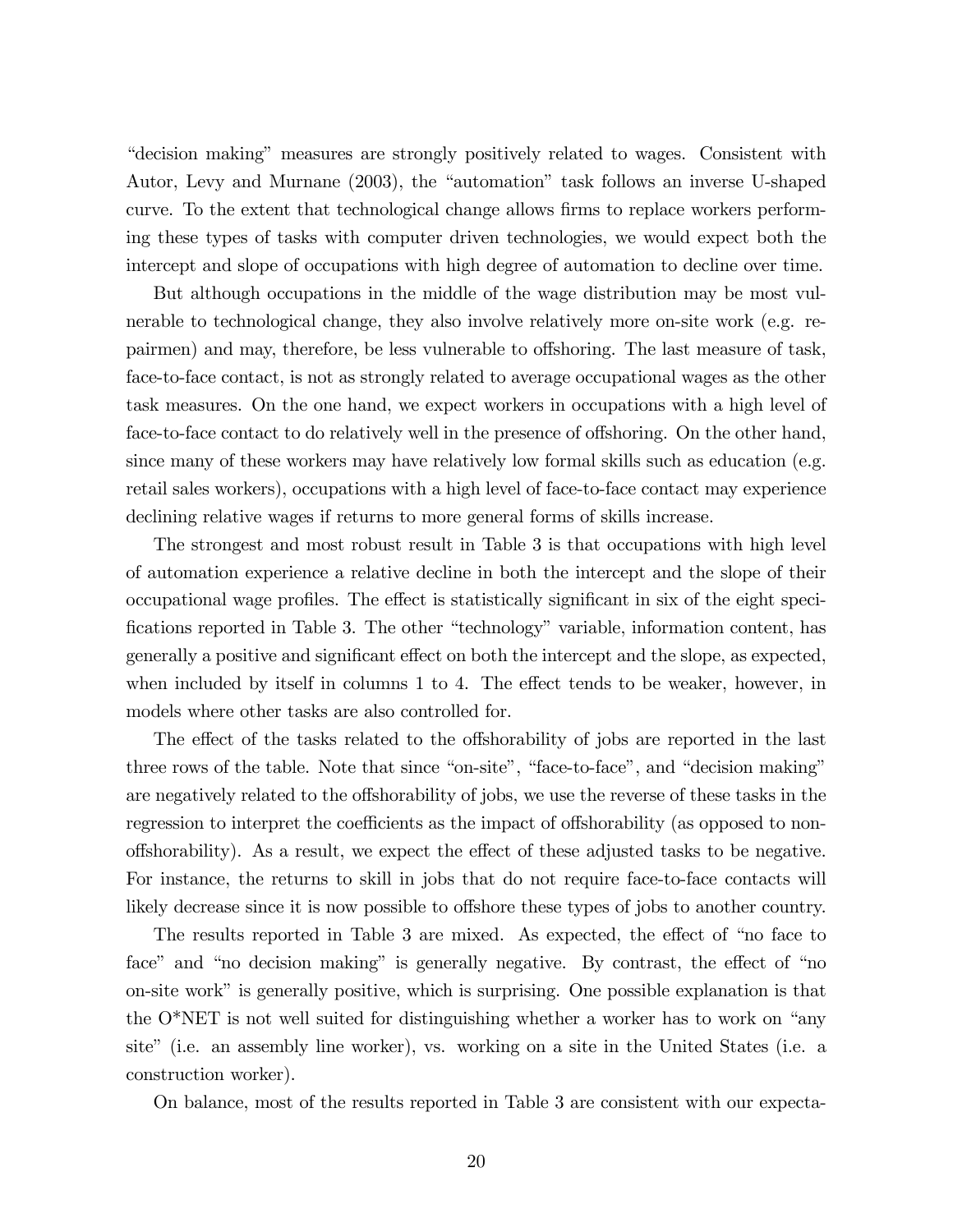tions. More importantly, the task measures explain most of the variation in the slopes, though less of the variation in the intercepts. This suggests that we can capture most of the effect of occupations on the wage structure using only a handful of task measures, instead of a large number of occupation dummies. The twin advantage of tasks over occupations is that they are a more parsimonious way of summarizing the data, and are more economically interpretable than occupation dummies.

We draw two main conclusions from Table 3. First, as predicted by the linear skill pricing model of Section 2, the measures of task content of jobs tend to have a similar impact on the intercept and the slope of the occupational profiles. Second, tasks account for a large fraction of the variation in the slopes and intercepts over occupations, and the estimated effect of tasks are generally consistent with our theoretical expectations. Taken together, this suggests that occupational characteristics as measured by these five task measures can play a substantial role in explaining the U-shaped feature of the raw data illustrated in Figure 1.

### 5 Conclusion

In this paper, we look at the contribution of occupations to changes in the distribution of wages. We present a simple model of skills, tasks, and wages, and use this as a motivation for estimating models for the change means, variances, and occupation-specific wage percentiles between 1988-90 and 2000-02. The findings suggest that changes in occupational wage proÖles help explain the U-shaped of changes in the wage distribution over this period. We also find that measures of technological change and offshoring at the occupation level help predict the changes in the occupational wage profiles.

### REFERENCES

- AUTOR, D.H., AND D. ACEMOGLU (2010), "Skills, Tasks, and Technologies: Implications for Employment and Earnings" NBER Working Paper No. 16082 (forthcoming in O. Ashenfelter and D. Card, eds., Handbook of Economics, vol. IV.)
- AUTOR, D.H., KATZ, L.F. AND M.S. KEARNEY (2008), "Trends in U.S. Wage Inequality: Revising the Revisionists," Review of Economics and Statistics, May
- AUTOR, D.H., KATZ, L.F. AND M.S. KEARNEY (2006), "The Polarization of the U.S. Labor Market," American Economic Review 96, 189–194.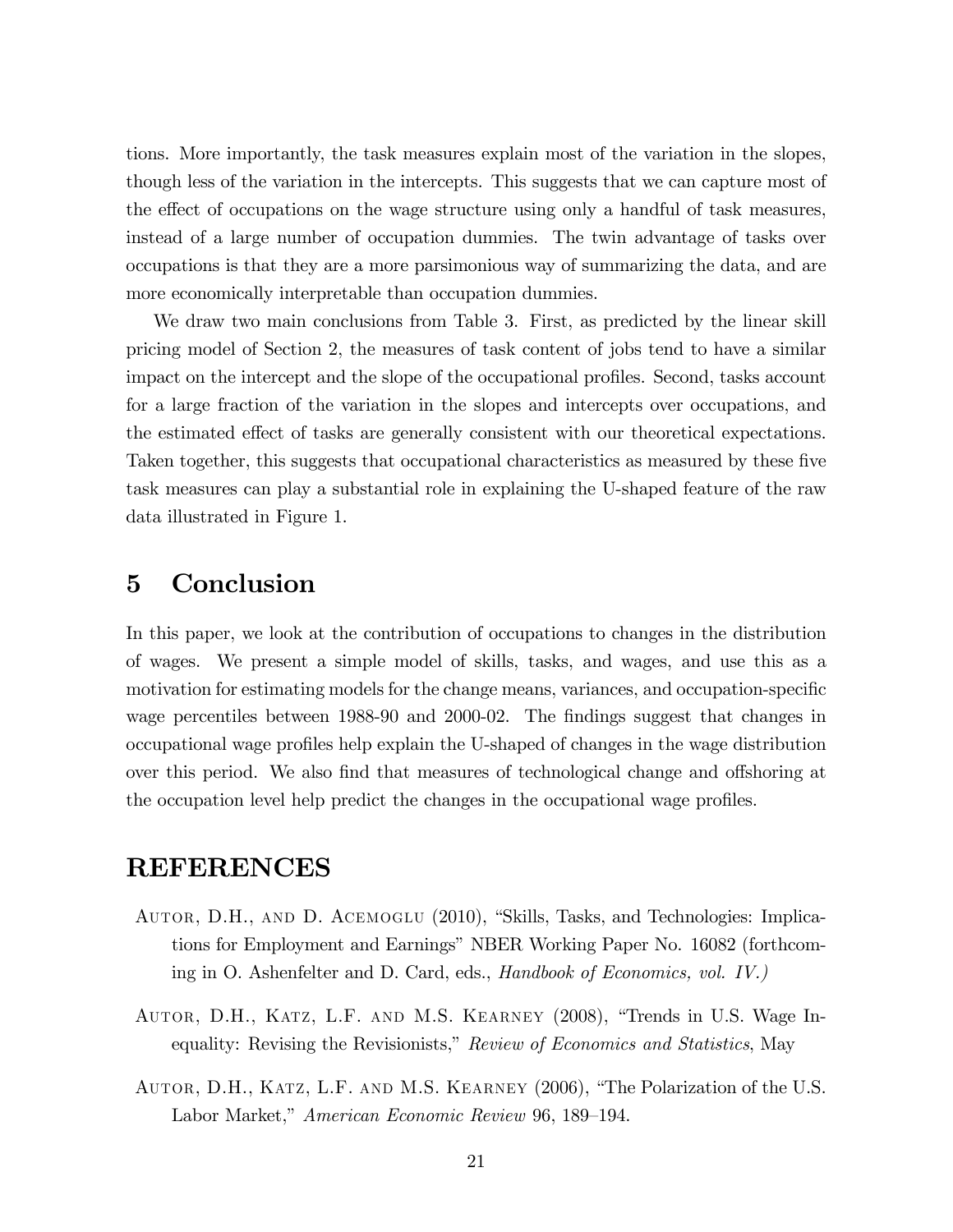- AUTOR, D.H., F. LEVY, AND R.J. MURNANE (2003), "The Skill Content Of Recent Technological Change: An Empirical Explorationî, Quarterly Journal of Economics, 118(4) 1279-1333.
- BARSKY, R., J. BOUND, K. CHARLES, AND J. LUPTON  $(2002)$ , "Accounting for the Black-White Wealth Gap: A Nonparametric Approach," Journal of the American Statistical Association, 97(459), 663-673.
- BLINDER, A., (2007) "How Many U.S. Jobs Might Be Offshorable?," Center for Economic Policy Studies Working Discussion Paper no. 142, Princeton University.
- BOUND, J., AND G. JOHNSON (1992), "Changes in the Structure of Wages in the 1980s: An Evaluation of Alternative Explanations," American Economic Review 82(3): 371-92
- CARD, D. (1992) "The Effects of Unions on the Distribution of Wages: Redistribution or Relabelling?" NBER Working Paper 4195, Cambridge: Mass.: National Bureau of Economic Research, 1992.
- CRINÒ, R. (2009) "Service Offshoring and White-Collar Employment," UFAE and IAE Working Papers.
- DINARDO, J., N.M. FORTIN, AND T. LEMIEUX, (1996), "Labor Market Institutions and the Distribution of Wages, 1973-1992: A Semiparametric Approach," Econometrica, 64, 1001-1044.
- FIRPO, S. FORTIN, N.M., AND T. LEMIEUX (2007) "Decomposing Distribution Using Recentered Influence Fucntion Regressions," Unpublished manuscript, PUC-Rio and UBC
- FIRPO, S. FORTIN, N.M., AND T. LEMIEUX (2009) "Unconditional Quantile Regressions," *Econometrica* 77(3), May, 953-973.
- FEENSTRA, R, AND G. HANSON (2003), "Global Production Sharing and Inequality: A Survey of Trade and Wages," in: Choi EK, Harrigan J (eds) Handbook of International Trade, Blackwell, Malden Oxford Victoria, 146-185.
- FREEMAN, R.B. (1980), "Unionism and the Dispersion of Wages,' Industrial and Labor Relations Review, 34, 3-23.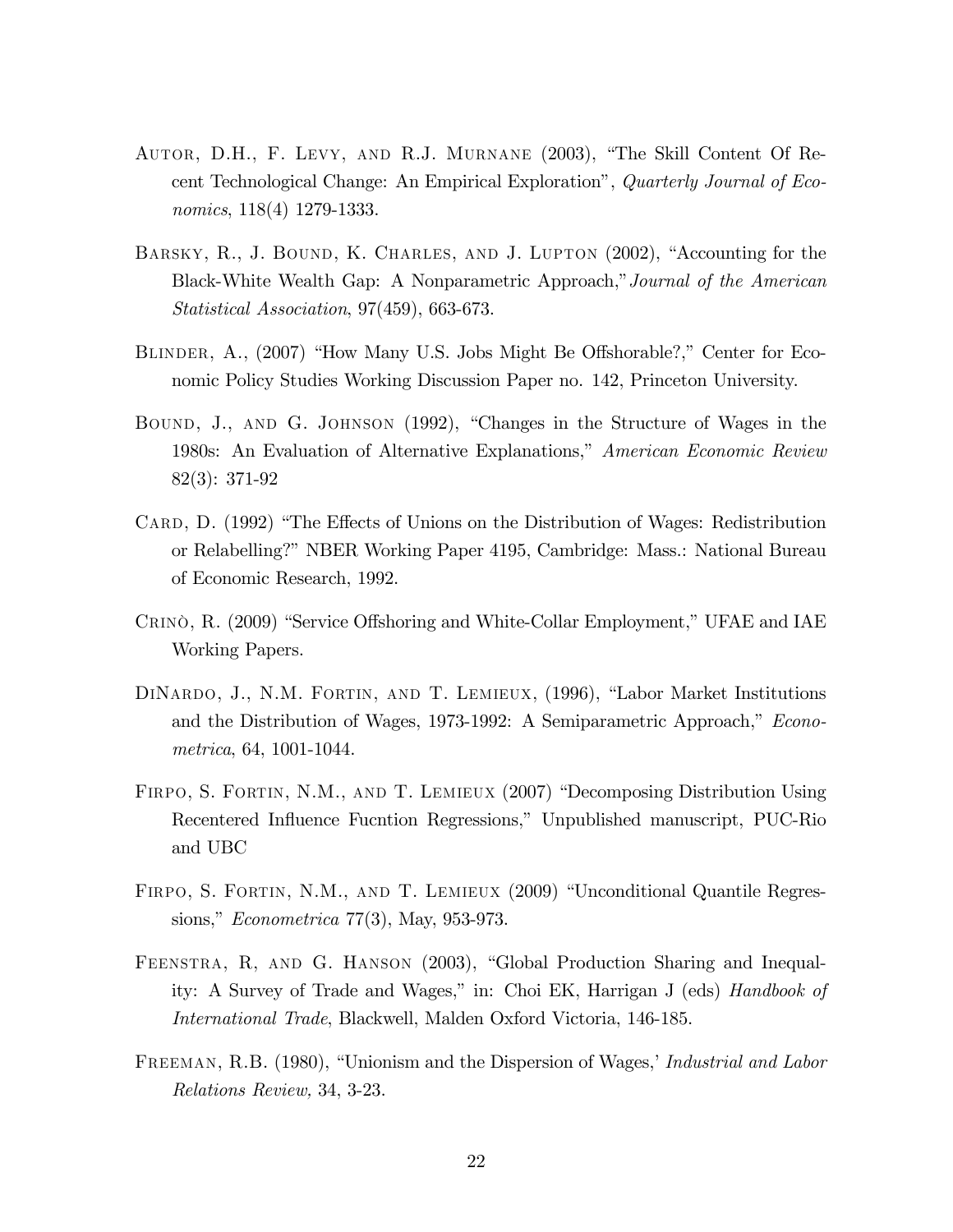- FREEMAN, R.B.. (1993), "How Much has Deunionization Contributed to the Rise of Male Earnings Inequality? In Sheldon Danziger and Peter Gottschalk, eds. Uneven Tides: Rising Income Inequality in America. New York: Russell Sage Foundation, 133-63.
- FREEMAN, R.B.. (1995), "Are Your Wages Set in Beijing?" Journal of Economic Perspectives, 9(3), 15-32.
- GABAIX, X., AND A. LANDIER (2008) "Why Has CEO Pay Increased So Much?" Quarterly Journal of Economics 123(1), February, 49-100.
- GIBBONS, R., L.F. KATZ, T. LEMIEUX, AND D. PARENT "Comparative Advantage, Learning, and Sectoral Wage Determination," Journal of Labor Economics 23(4), October, 681-724
- GOOS, MAARTEN AND ALAN MANNING (2007) "Lousy and Lovely Jobs: The Rising Polarization of Work in Britain", Review of Economics and Statistics, 89(1), 118-133
- GOOS, MAARTEN, ALAN MANNING, AND ANNA SALOMONS (2009) "Recent Changes in the European Employment Structure: The Roles of Technological Change, Globalization and Institutions," unpublished manauscript.
- HECKMAN, J., AND J. SCHEINKMAN (1987), "The Importance of Bundling in a Gorman-Lancaster Model of Earnings," Review of Economic Studies,  $54(2)$ ,  $243-55$ .
- JENSEN, J. BRAFORD AND LORI G. KLETZER, (2007) "Measuring the Task Content of Offshorable Services Jobs, Tradable Services and Job Loss," Peterson Institute for International Economics (shorter version forthcoming in Labor in the New Economy, Katharine Abraham, Mike Harper, and James Spletzer, eds., University of Chicago Press.)
- JUHN, C., K. MURPHY, AND B. PIERCE, (1993), "Wage Inequality and the Rise in Returns to Skill," The Journal of Political Economy, 101, 410-442.
- KAPLAN, S.N., AND J. RAUH (2009) "Wall Street and Main Street: What Contributes to the Rise in the Highest Incomes?" Review of Financial Studies.
- LEMIEUX, T.,  $(2006a)$ , "Post-secondary Education and Increasing Wage Inequality", American Economic Review 96(2), 195-199.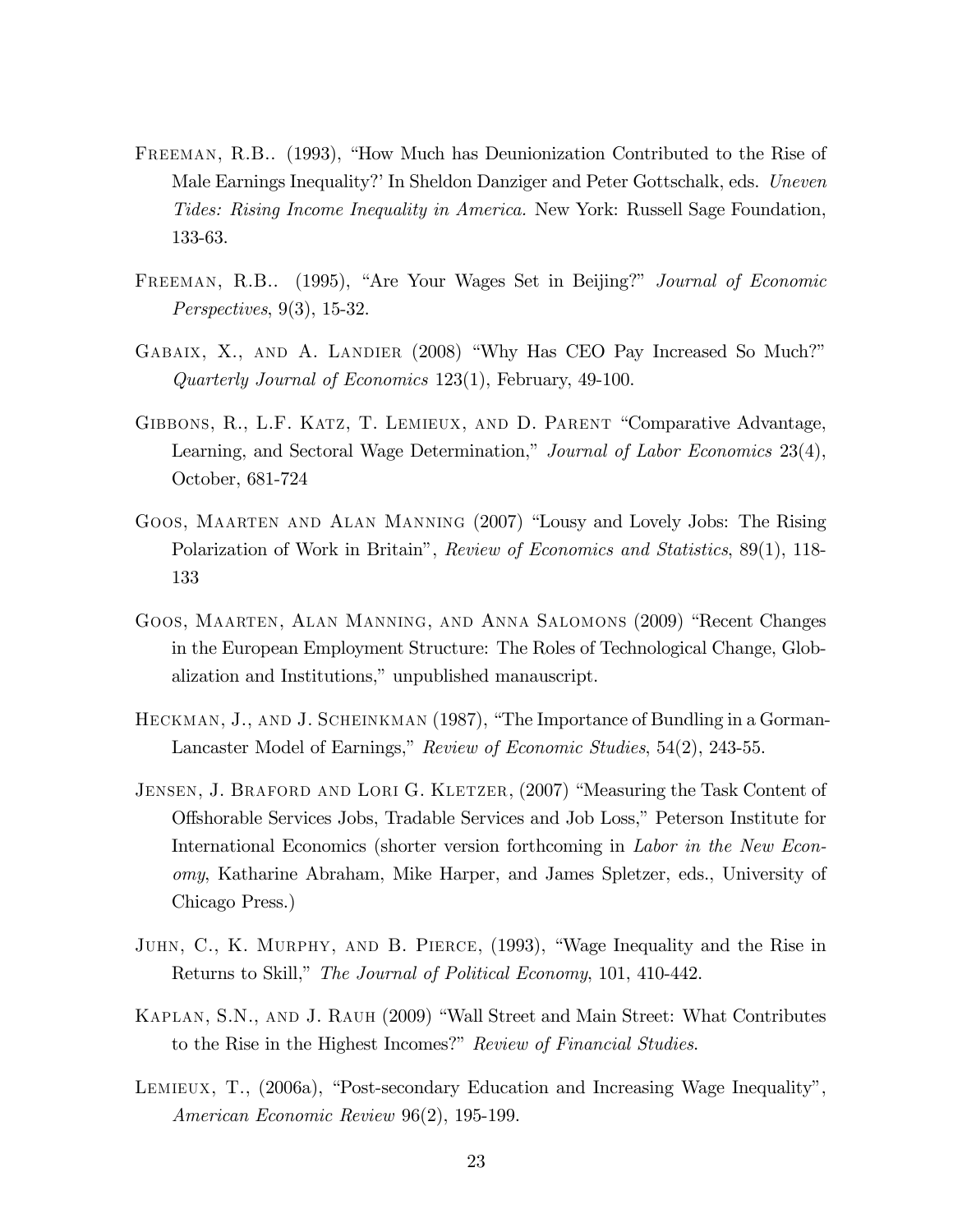- LEMIEUX, T., (2006b),"Increasing Residual Wage Inequality: Composition Effects, Noisy Data, or Rising Demand for Skill?", American Economic Review 96(3), 461-498.
- LEMIEUX, T., (2008), "The Changing Nature of Wage Inequality", Journal of Population Economics 21(1), January 2008, 21-48.
- MURPHY, K.M., AND F. WELCH (1991) "The role of international trade in wage differentials," in M. Kosters (ed.) Workers and Their Wages, American Enterprise Institute Press, Washington DC, 39-69.
- OAXACA, R. AND M.R. RANSOM (1999), "Identification in Detailed Wage Decompositions," Review of Economics and Statistics 81(1), 154–157.
- WELCH, F. (1969) "Linear Synthesis of Skill Distribution," The Journal of Human Resources, 4(3), Summer, 311-327 .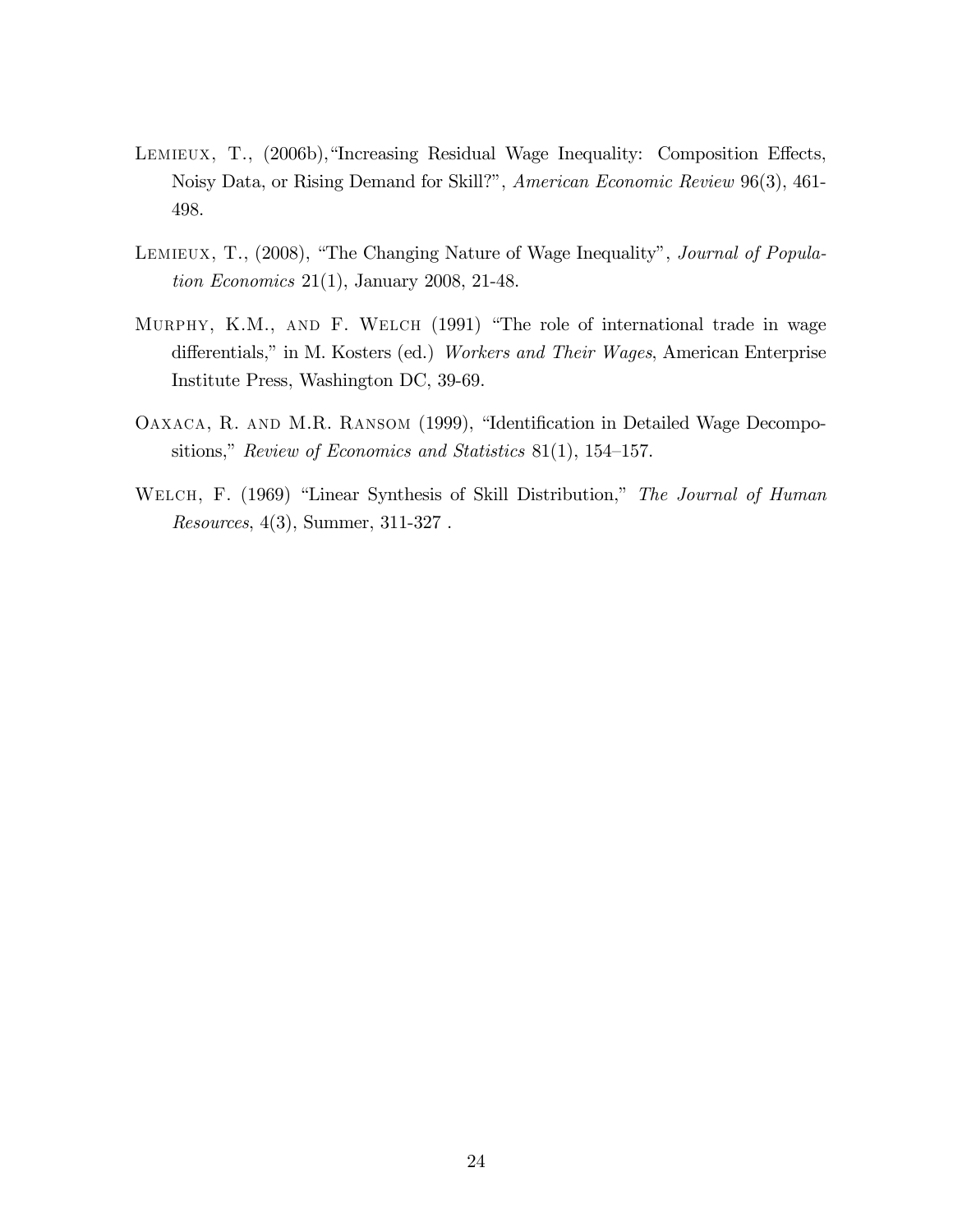



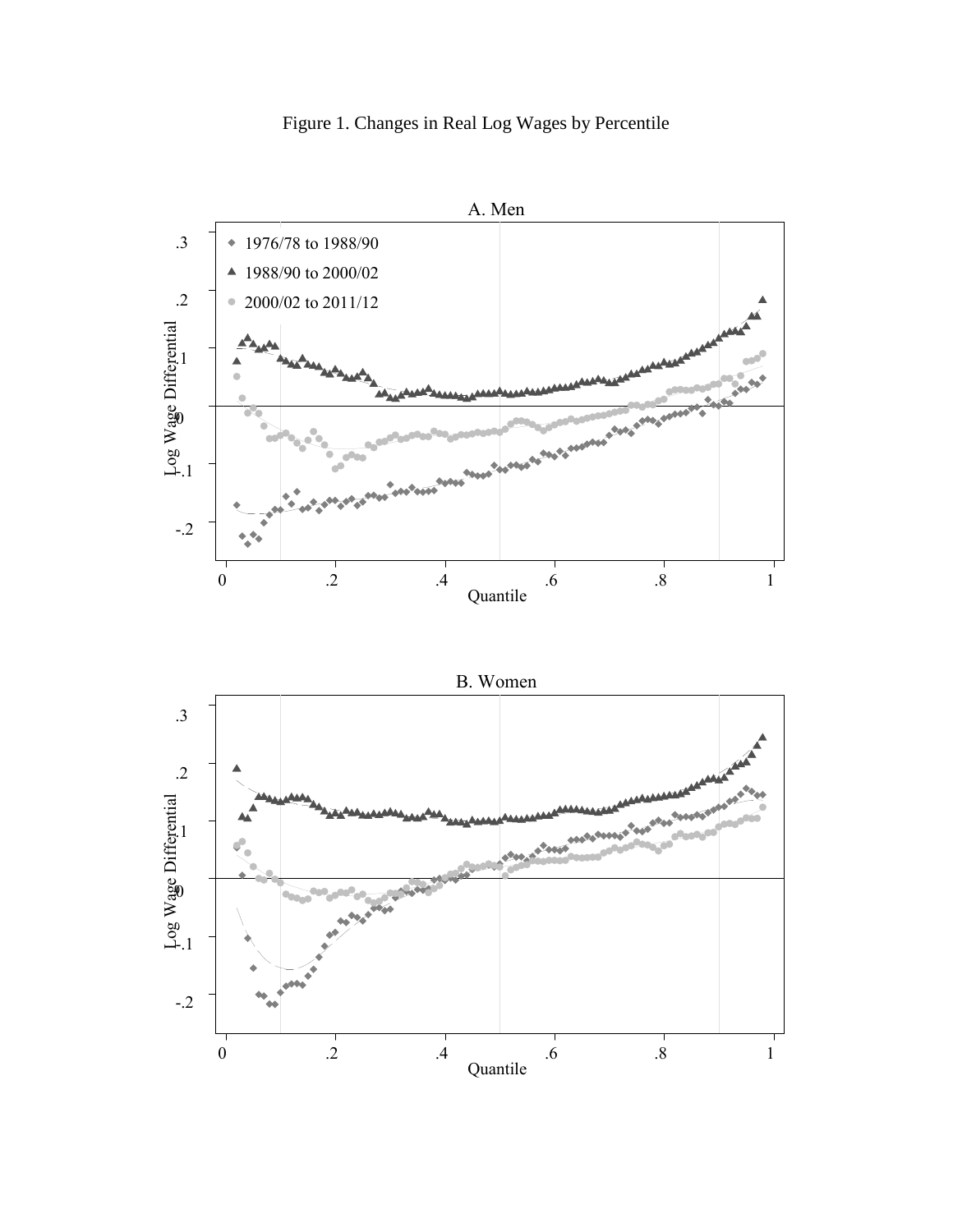

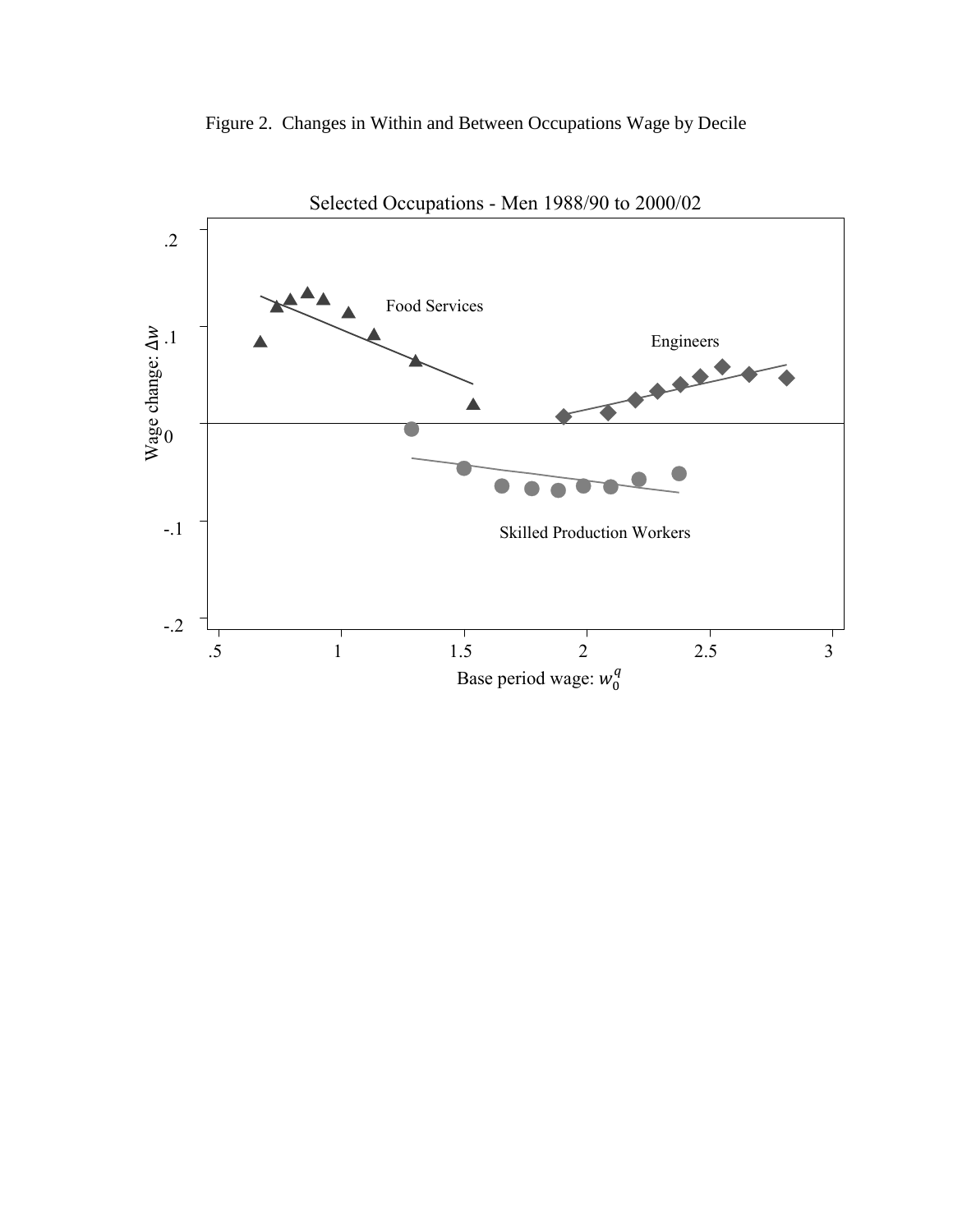

1983-85 to 2000-02 change for each decile Figure 3b: Fitted change in wage by 2-digit occupation

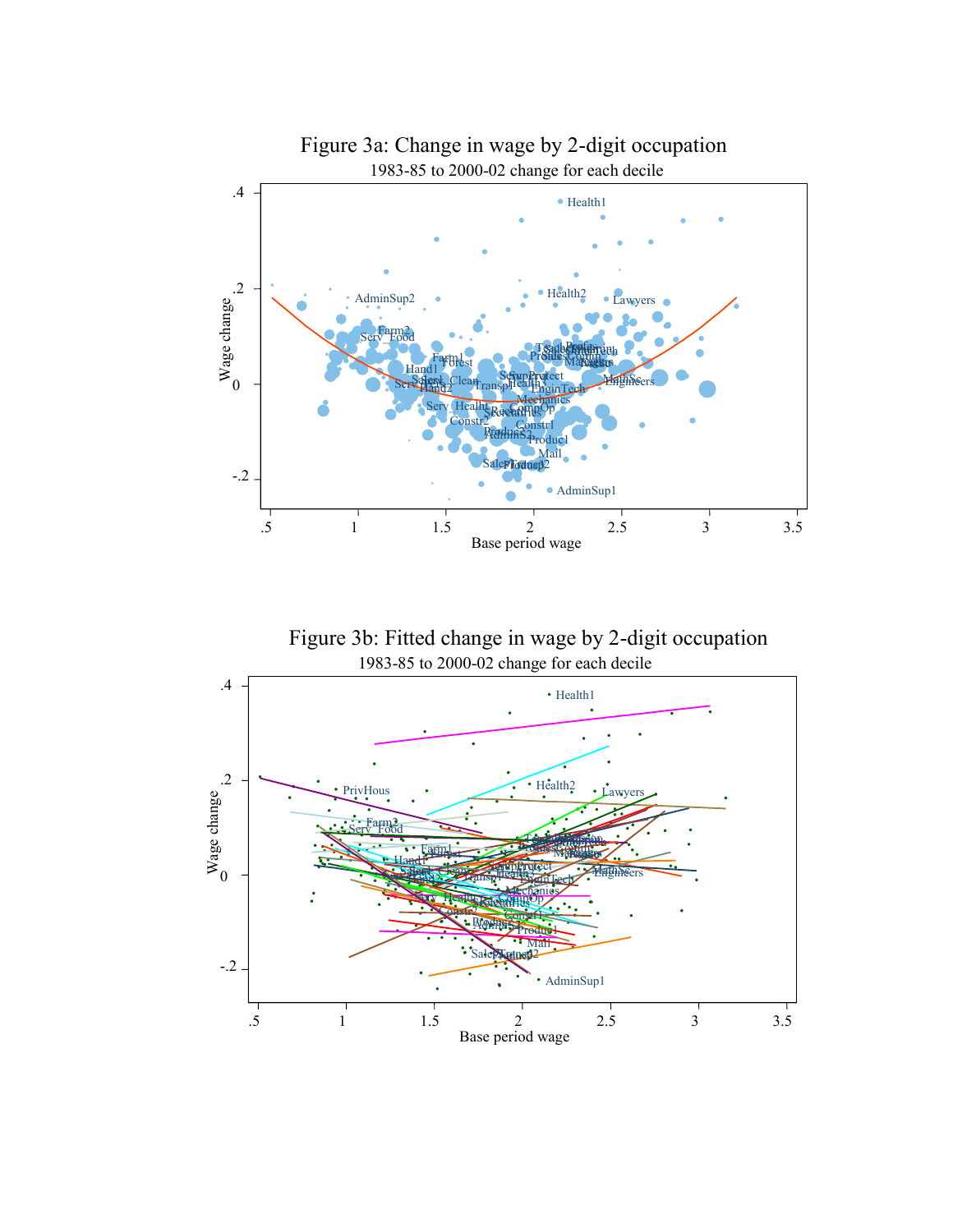| Tasks entered:         | Together         |             | Separately   |              | Together           |             | Separately   |              |  |
|------------------------|------------------|-------------|--------------|--------------|--------------------|-------------|--------------|--------------|--|
| Dep. variable:         | Average          | Std dev     | Average      | Std dev      | Average            | Std dev     | Average      | Std dev      |  |
|                        | $\left(1\right)$ | (2)         | (3)          | (4)          | (5)                | (6)         | (7)          | (8)          |  |
|                        | Raw changes      |             |              |              | Reweighted changes |             |              |              |  |
| Information            | 0.0106           | 0.0041      | $0.0198***$  | $0.0163***$  | $0.0081***$        | 0.0058      | 0.0081       | $0.0179***$  |  |
| content                | (0.0108)         | (0.0059)    | (0.0079)     | (0.0039)     | (0.0096)           | (0.0055)    | (0.0061)     | (0.0037)     |  |
| Automation             | $-0.0306***$     | $-0.0096$   | $-0.0467***$ | $-0.0226***$ | $-0.0137$          | $-0.0146**$ | $-0.0228***$ | $-0.0245***$ |  |
| $/$ routine            | (0.0112)         | (0.0062)    | (0.0089)     | (0.0053)     | (0.01)             | (0.0057)    | (0.0078)     | (0.0051)     |  |
| No on-site work 0.0018 |                  | $0.0099***$ | $0.0190***$  | $0.0132***$  | 0.0021             | $0.0077**$  | $0.0118***$  | $0.0118***$  |  |
|                        | (0.0059)         | (0.0033)    | (0.0048)     | (0.0023)     | (0.0052)           | (0.003)     | (0.0037)     | (0.0025)     |  |
| No face-to-face        | $-0.0418***$     | 0.0082      | $-0.0560***$ | $-0.0207$    | $-0.0348**$        | $0.0165**$  | $-0.0320**$  | $-0.0180**$  |  |
|                        | (0.0148)         | (0.0081)    | (0.0109)     | (0.0069)     | (0.0131)           | (0.0075)    | (0.0088)     | (0.007)      |  |
| No decision            | $0.0229***$      | $-0.0077$   | $-0.0275***$ | $-0.0189***$ | $0.00227*$         | $-0.0125**$ | $-0.0079$    | $0.0221***$  |  |
| making                 | (0.0163)         | (0.009)     | (0.0105)     | (0.0056)     | (0.0144)           | (0.0083)    | (0.0084)     | (0.0052)     |  |
| Adj. R-square          | 0.517            | 0.523       | ---          |              | 0.306              | 0.582       | ---          |              |  |

Table 1. Estimated Effect of Task Requirements on Average Wages and Standard Deviations Men, 1988-90 to 2000-02, 2-digit Occupations

Notes: All models are estimated by running regressions of the occupation-specific changes in average wages and standard deviations on the task content measures. The models reported in all columns are weighted using the fraction of observations in each occupation in the base period (1988-90). In columns 5-8 the data are reweighted so that the distribution of characteristics in each occupation and time period is the same as in the overall sample (for both periods pooled). See the text for more detail.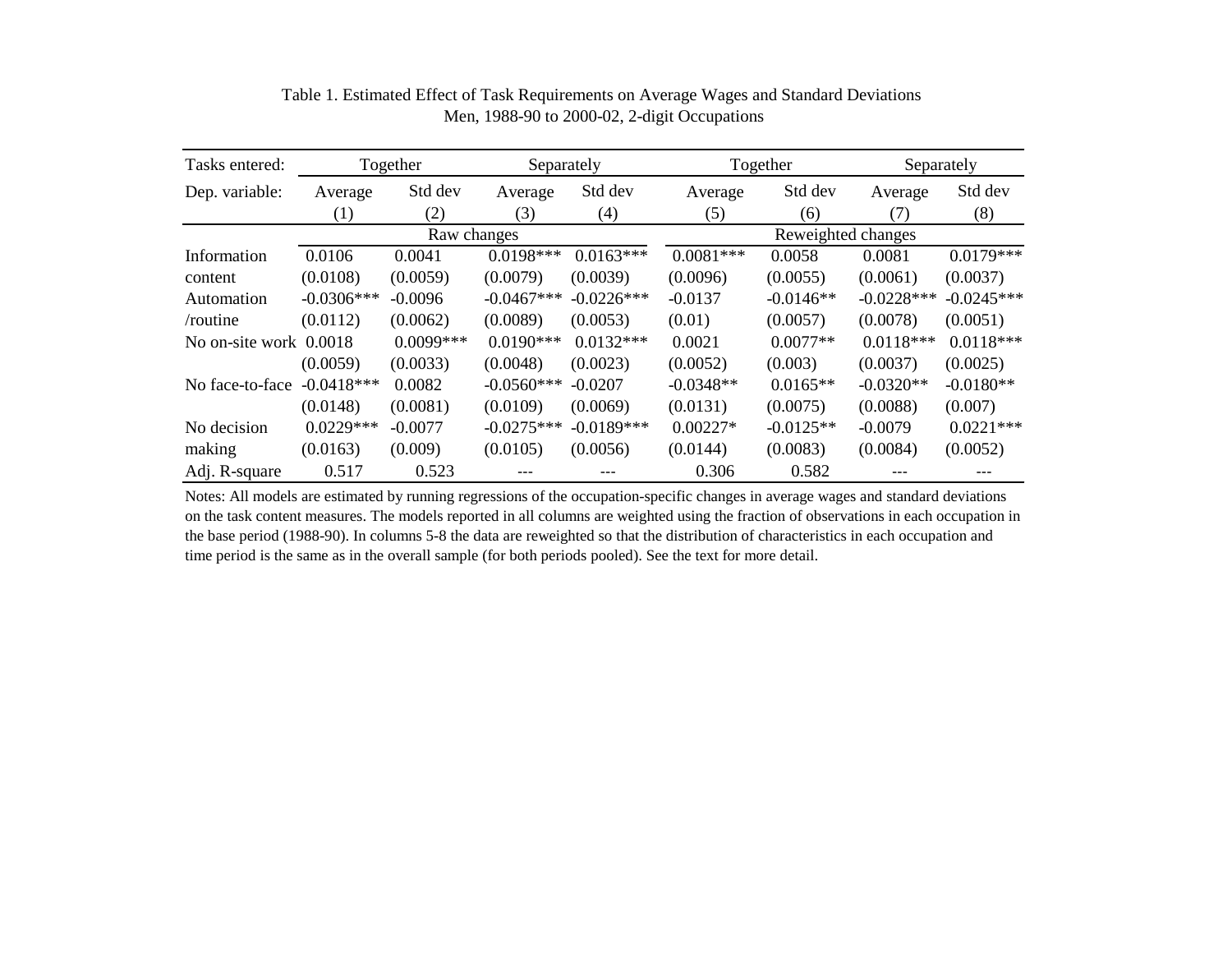|                                                                      | (1)              | (2)              | (3)              | (4)              | (5)              | (6)              |  |  |
|----------------------------------------------------------------------|------------------|------------------|------------------|------------------|------------------|------------------|--|--|
| A. Models without controls for observables                           |                  |                  |                  |                  |                  |                  |  |  |
| Adj. R-square                                                        | 0.0218           | 0.5535           | 0.0284           | 0.5996           | 0.9274           | 0.8602           |  |  |
| Curvature<br>in residuals                                            | 0.135<br>(0.009) | 0.087<br>(0.005) | 0.073<br>(0.006) | 0.073<br>(0.006) | 0.002<br>(0.003) | 0.020<br>(0.004) |  |  |
| <b>B.</b> Models with controls for observables                       |                  |                  |                  |                  |                  |                  |  |  |
| Adj. R-square                                                        | 0.0730           | 0.2525           | 0.0498           | 0.4644           | 0.8743           | 0.7711           |  |  |
| Curvature<br>in residuals                                            | 0.131<br>(0.015) | 0.116<br>(0.011) | 0.084<br>(0.015) | 0.068<br>(0.011) | 0.002<br>(0.005) | 0.052<br>(0.007) |  |  |
| Occupation dummies<br>Decile dummies<br>Base wage<br>Occ * base wage | X                | X                | X                | X<br>X           | X<br>X<br>X<br>X | X<br>X<br>X      |  |  |

Table 2: Regression fit of models for 1988-90 to 2000-02 changes in wages at each decile, by 2-digit occupation

Notes: Regression models estimated for each decile (10th, 20th,., 90th) of each 2-digit occupation. 360 observations used in all models (40 occupations, 9 observations per occupation). Models are weighted using the fraction of observations in the 2-digit occupation in the base period. Panel A shows the results when regressions are estimated without any controls for observabable. Panel B shows the results when the distribution of observables (age, education, race and marital status) in each occupation is reweighted to be the same as the overall distribution over all occupations.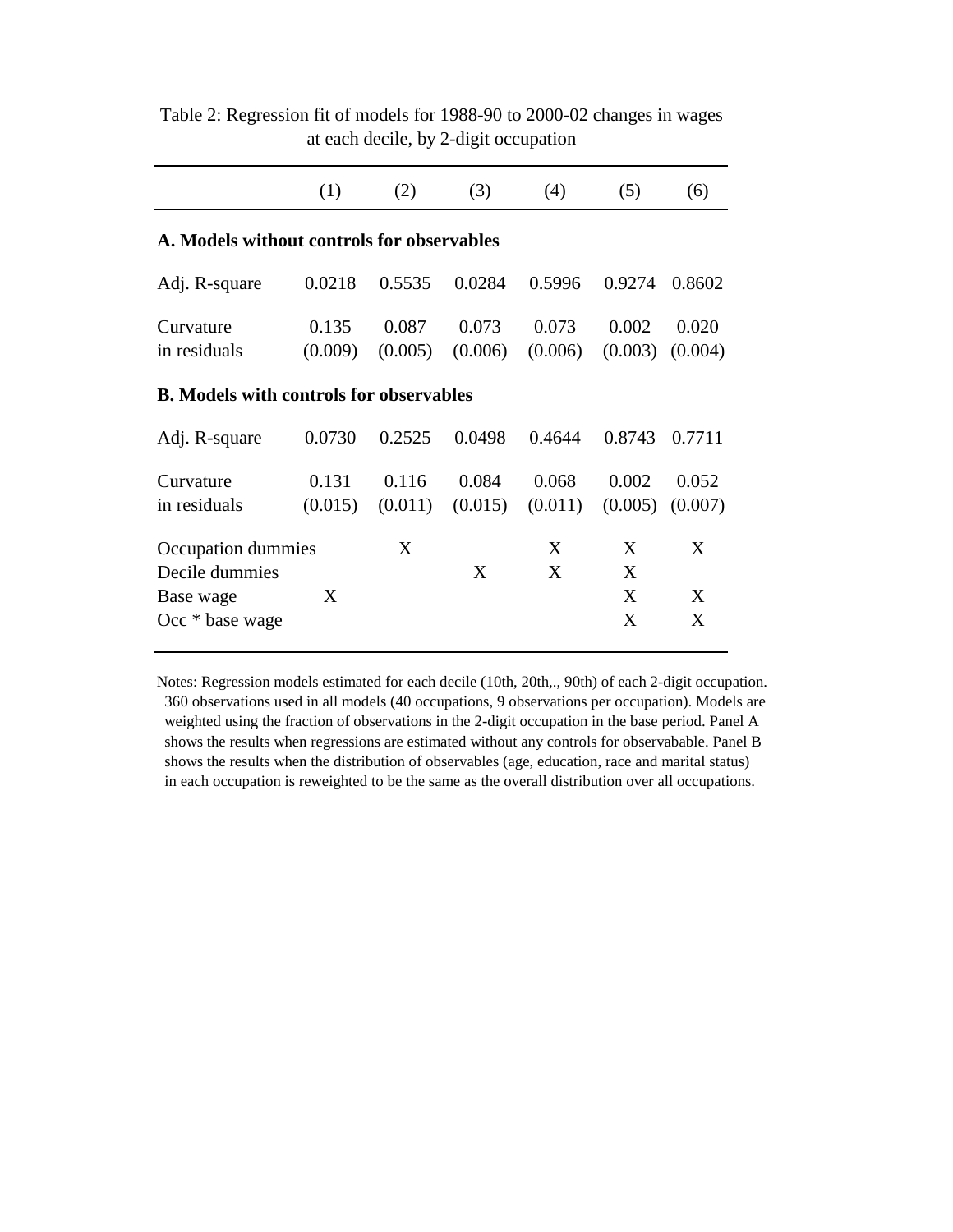|                     | Tasks included together |          |          |          |          |          |          | Included separately |  |
|---------------------|-------------------------|----------|----------|----------|----------|----------|----------|---------------------|--|
|                     | Intercept               |          |          |          | Slope    |          |          | Slope               |  |
|                     | (1)                     | (2)      | (3)      | (4)      | (5)      | (6)      | (7)      | (8)                 |  |
| Information content | 0.005                   | 0.030    | $-0.001$ | 0.020    | $-0.008$ | 0.010    | 0.035    | 0.031               |  |
|                     | (0.011)                 | (0.011)  | (0.012)  | (0.012)  | (0.013)  | (0.024)  | (0.009)  | (0.013)             |  |
| Automation          | $-0.016$                | $-0.030$ | $-0.018$ | $-0.028$ | $-0.013$ | $-0.017$ | $-0.034$ | $-0.045$            |  |
| /routine            | (0.011)                 | (0.010)  | (0.011)  | (0.013)  | (0.012)  | (0.022)  | (0.008)  | (0.010)             |  |
| No on-site work     | 0.003                   | 0.002    | 0.003    | 0.019    | 0.021    | 0.020    | 0.015    | 0.026               |  |
|                     | (0.006)                 | (0.005)  | (0.006)  | (0.007)  | (0.006)  | (0.011)  | (0.004)  | (0.004)             |  |
| No face-to-face     | $-0.036$                | 0.002    | 0.000    | 0.027    | $-0.014$ | $-0.021$ | $-0.035$ | $-0.051$            |  |
|                     | (0.015)                 | (0.015)  | (0.017)  | (0.017)  | (0.018)  | (0.034)  | (0.009)  | (0.011)             |  |
| No decision making  | 0.032                   | 0.001    | $-0.006$ | $-0.045$ | $-0.012$ | 0.026    | $-0.035$ | $-0.051$            |  |
|                     | (0.017)                 | (0.015)  | (0.017)  | (0.019)  | (0.018)  | (0.035)  | (0.012)  | (0.015)             |  |
| Base wage           | no                      | yes      | yes      | no       | yes      | yes      | yes      | yes                 |  |
| Reweighted          | no                      | no       | yes      | no       | no       | yes      | no       | no                  |  |
| Adj. R-square       | 0.27                    | 0.51     | 0.38     | 0.73     | 0.81     | 0.51     | ---      | ---                 |  |

### Table 3: Estimated Effect of Task Requirements on Intercept and Slope of Wage Change Regressions by 2-digit Occupation

Notes: All models are estimated by running regressions of the 40 occupation-specific intercepts and slopes (estimated in